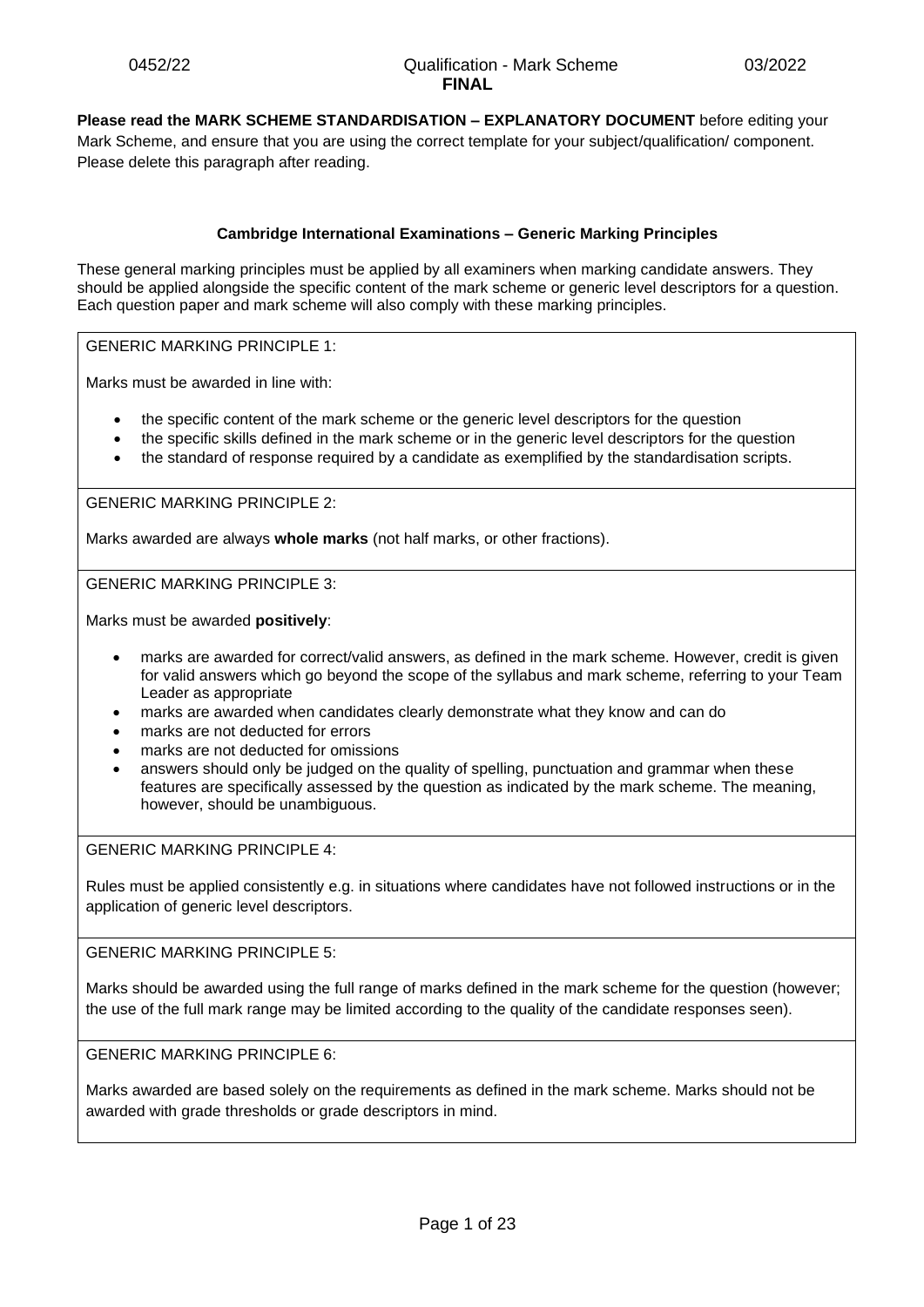| Question |                         | <b>Answer</b>                                                                                             |              |          | <b>Marks</b> |
|----------|-------------------------|-----------------------------------------------------------------------------------------------------------|--------------|----------|--------------|
| 1(a)(i)  |                         |                                                                                                           |              |          | 4            |
|          |                         | <b>Nazmeen</b>                                                                                            |              |          |              |
|          |                         | General Journal                                                                                           |              |          |              |
|          | Date                    | <b>Details</b>                                                                                            | <b>Debit</b> | Credit   |              |
|          |                         |                                                                                                           | \$           | \$       |              |
|          | 2022                    |                                                                                                           |              |          |              |
|          | Jan 1                   | Motor vehicle                                                                                             | 11 000}      |          |              |
|          |                         | Bank                                                                                                      | $2300$ (1)   |          |              |
|          |                         | Petty cash                                                                                                | 200}         |          |              |
|          |                         | Bank loan                                                                                                 |              | 2500(1)  |              |
|          |                         | Capital                                                                                                   |              | 11000(1) |              |
|          |                         |                                                                                                           | 13 500       | 13 500   |              |
|          |                         | Assets, liabilities and capital at this date (1)                                                          |              |          |              |
|          |                         |                                                                                                           |              |          |              |
|          |                         | Accept credit items before debit items - but assets must be grouped together (similar for liabilities and |              |          |              |
|          | capital)<br>Ignore date |                                                                                                           |              |          |              |
|          |                         | <b>Narrative must mention assets and liabilities</b>                                                      |              |          |              |
|          |                         |                                                                                                           |              |          |              |
|          |                         | Question paper did not show headings "debit and "credit so assume debit is first column (but if candidate |              |          |              |
|          |                         | puts headings in different order mark according to those headings)                                        |              |          |              |
|          |                         |                                                                                                           |              |          |              |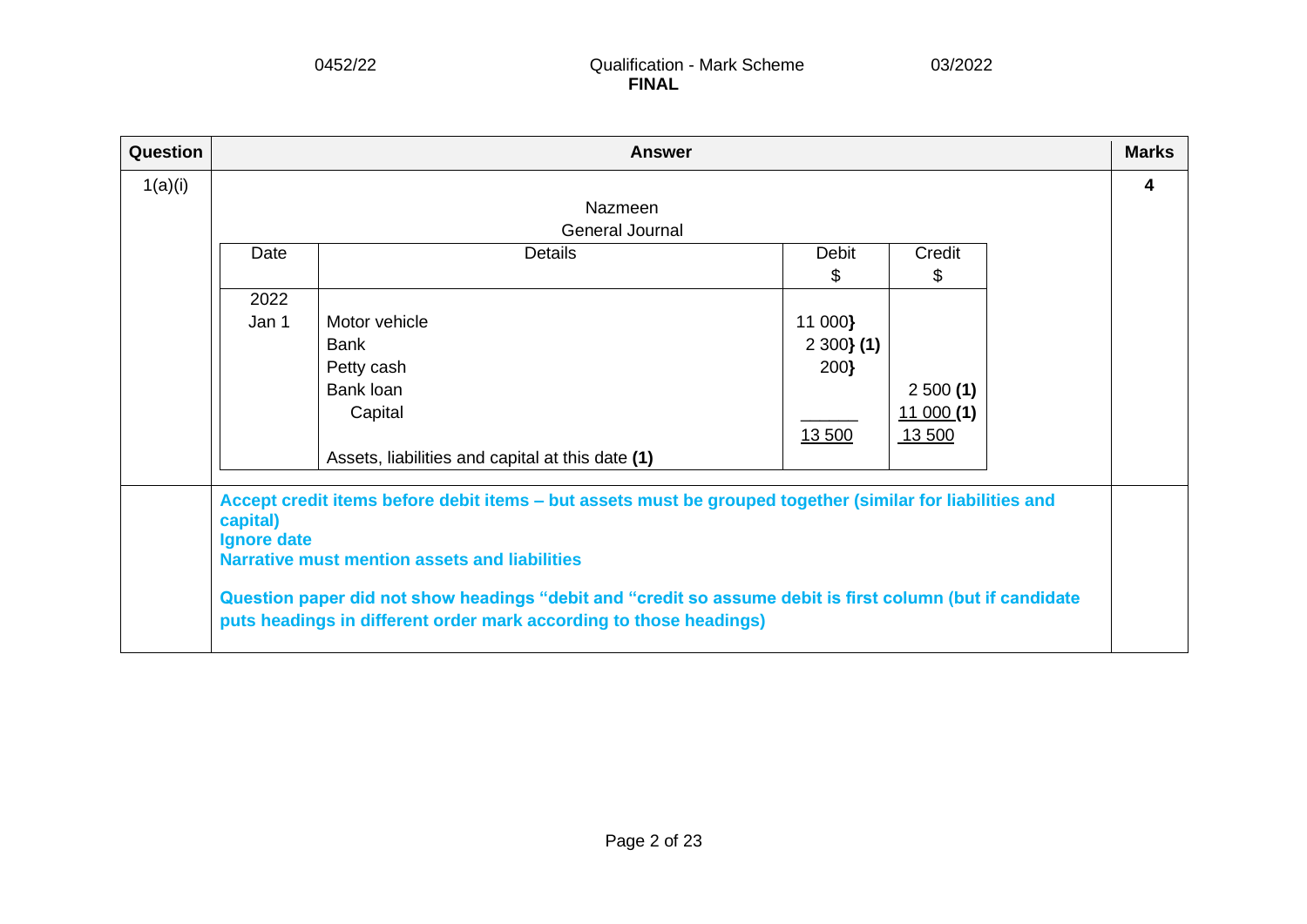|          | 0452/22                                                                                                                                                                                                                                                                                                                                                                                                       | <b>Qualification - Mark Scheme</b><br><b>FINAL</b> | 03/2022 |              |
|----------|---------------------------------------------------------------------------------------------------------------------------------------------------------------------------------------------------------------------------------------------------------------------------------------------------------------------------------------------------------------------------------------------------------------|----------------------------------------------------|---------|--------------|
| Question |                                                                                                                                                                                                                                                                                                                                                                                                               | <b>Answer</b>                                      |         | <b>Marks</b> |
| 1(a)(ii) | Correction of errors (1)<br>Purchase/disposal of non-current assets on credit (1)<br>Transactions not recorded in another book of prime entry (1)<br>Transfers between accounts (1)<br>Writing off irrecoverable debts (1)<br>Creation of/adjustment to a provision for doubtful debts (1)<br>Recording depreciation (1)<br>Year-end transfers to income statement (1)<br>Max(1)<br>Accept other valid points |                                                    |         |              |
|          | Item 3 – allow "other journal" for "other book of prime entry"<br>Item 3 - allow drawings of goods/assets (not just drawings)                                                                                                                                                                                                                                                                                 |                                                    |         |              |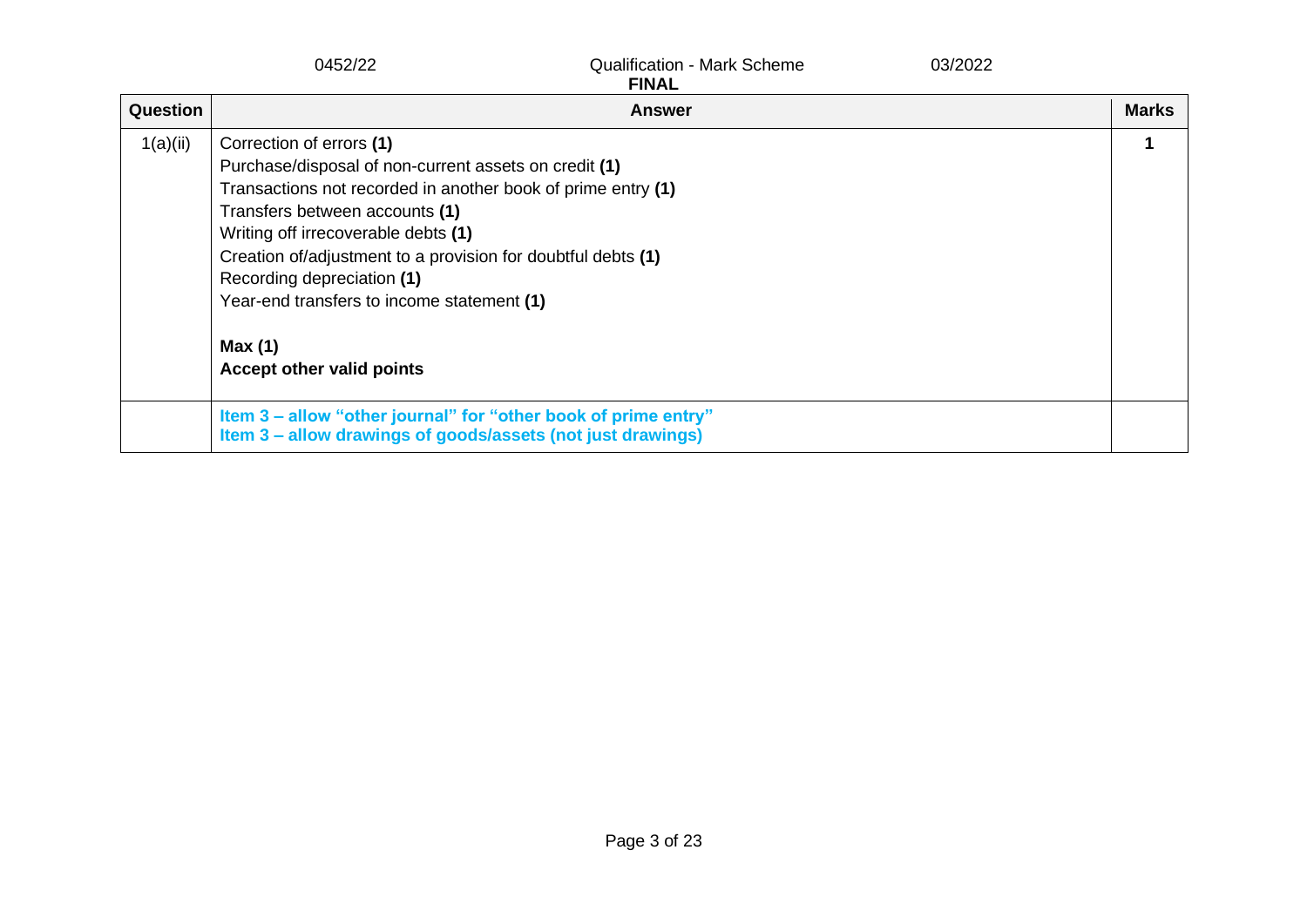|                         |                    |                                            | Nazmeen              |                              |                         |                          |                          |
|-------------------------|--------------------|--------------------------------------------|----------------------|------------------------------|-------------------------|--------------------------|--------------------------|
|                         |                    |                                            | Petty Cash Book      |                              |                         |                          |                          |
| Total<br>received<br>\$ | Date               | <b>Details</b>                             |                      | Total<br>paid<br>\$          | Motor<br>expenses<br>\$ | Sundry<br>expenses<br>\$ | Ledger<br>accounts<br>\$ |
| 200                     | 2022<br>Jan 1<br>3 | <b>Balance</b><br>Petrol                   | (1)<br>(1)           | 35                           | 35                      |                          |                          |
|                         | 8<br>17<br>26      | Magazines<br><b>GL</b> Limited<br>Cleaning | (1)<br>(1)<br>(1)    | 14<br>60<br>$\boldsymbol{9}$ | $\boldsymbol{9}$        | 14                       | 60                       |
|                         | 29                 | Alim                                       | (1)                  | 38                           |                         |                          | 38                       |
|                         |                    |                                            |                      | 156                          | 44                      | 14                       | 98                       |
|                         | 31                 | Balance c/d                                |                      | 44                           |                         |                          |                          |
| 200                     |                    |                                            |                      | 200                          |                         |                          |                          |
| 44<br>156               | Feb 1              | Balance b/d<br><b>Bank</b>                 | $(1)$ OF<br>$(1)$ OF |                              |                         |                          |                          |
|                         |                    |                                            |                      |                              |                         |                          |                          |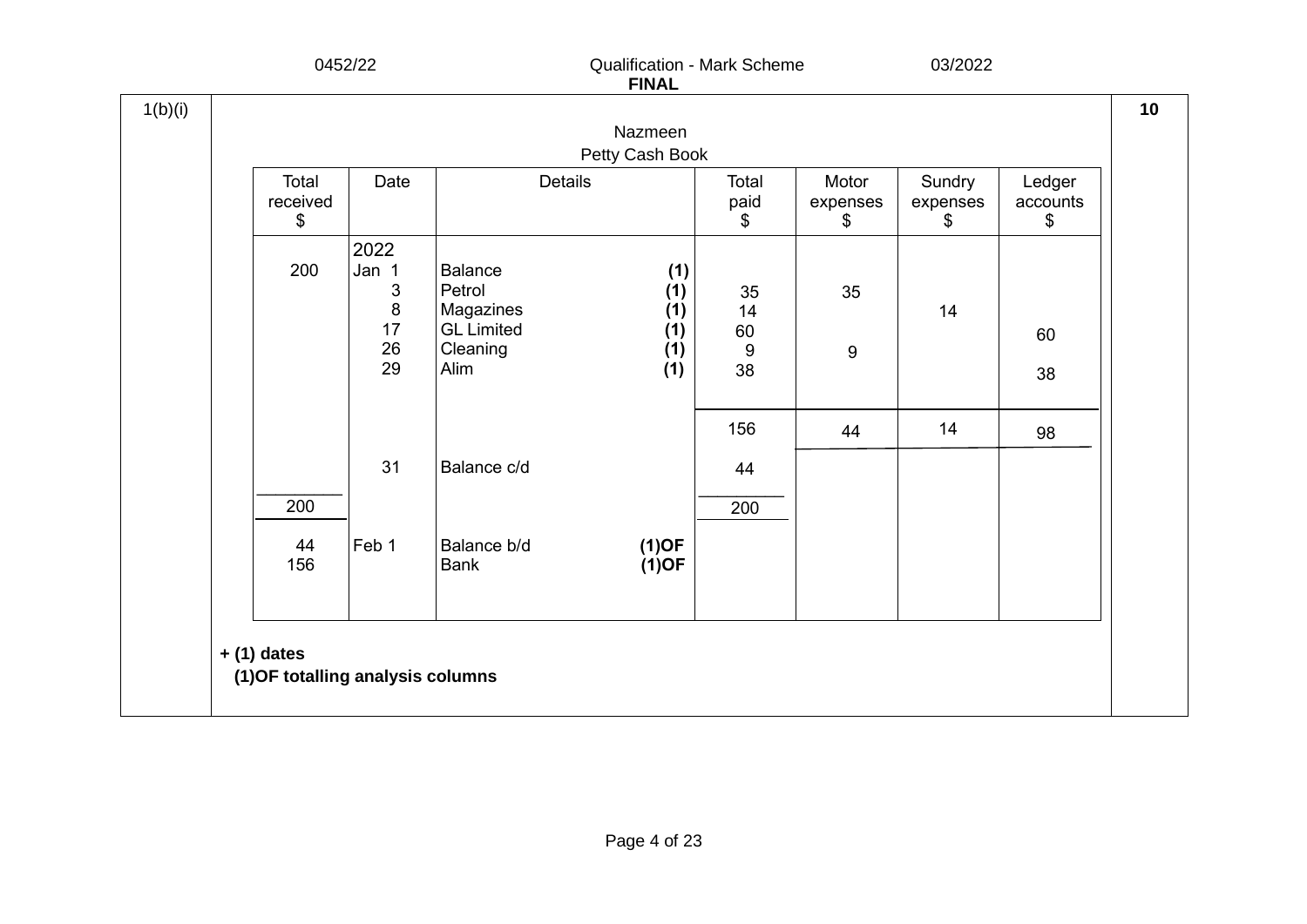| 0452/22                                                                                                                                                                                                                                                              | <b>Qualification - Mark Scheme</b><br><b>FINAL</b>                                                             | 03/2022 |
|----------------------------------------------------------------------------------------------------------------------------------------------------------------------------------------------------------------------------------------------------------------------|----------------------------------------------------------------------------------------------------------------|---------|
| additional words are in brackets.                                                                                                                                                                                                                                    | For the payments the details must be as on mark scheme (i.e. not "paid"/"bought") even if the                  |         |
| analysis column.<br>Ignore the order of the entries except the balances                                                                                                                                                                                              | The marks for the payments are for suitable wording, correct amount in total paid and in the appropriate       |         |
| payable)"<br><b>Accept "Cleaning" or "Vehicle cleaning"</b>                                                                                                                                                                                                          | Do not allow "trade payables", but allow if name comes first e.g. "Alim, trade payable" or "Alim (trade        |         |
| Balance - allow "Balance", "Bal", "Blc" with or without "b/d"<br>do not accept "b/d" or "BBD"<br>do not penalise if use "c/d" in lieu of "b/d"<br>must be brought down on the debit side<br>must be what was carried down<br>allow BOD if put "Balance (petty cash)" |                                                                                                                |         |
| not alien)                                                                                                                                                                                                                                                           | Mark for totalling analysis columns is for their own figure totals provided no aliens (item in wrong column is |         |
| Date mark - Need correct date for every entry shown                                                                                                                                                                                                                  |                                                                                                                |         |
| be the first words                                                                                                                                                                                                                                                   | Restoration of imprest must be labelled "Bank" or "Bank (cash book)" but the words "Cash book" must not        |         |
|                                                                                                                                                                                                                                                                      |                                                                                                                |         |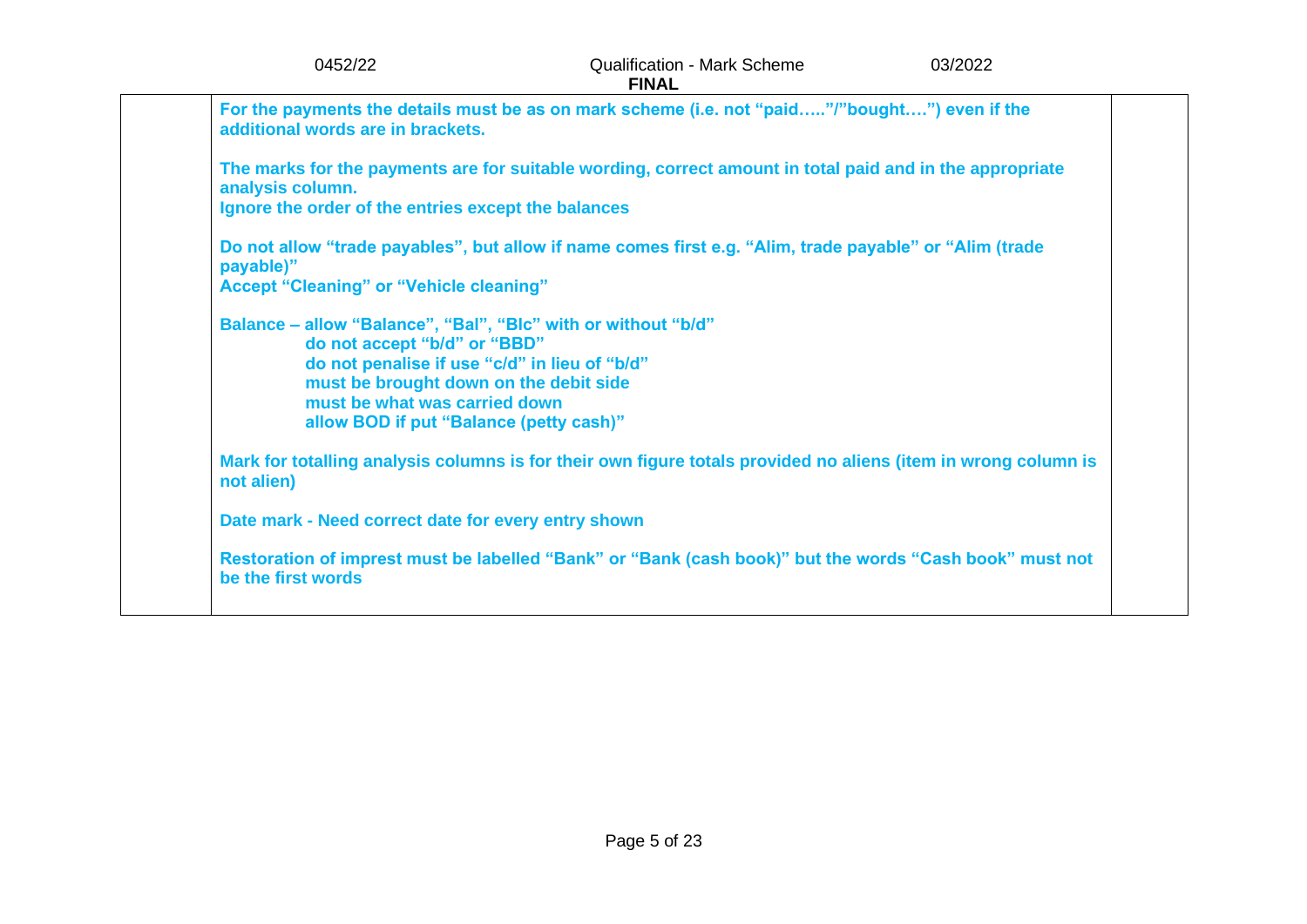|          | 0452/22                                                                                                                                                                            | <b>Qualification - Mark Scheme</b><br><b>FINAL</b> |              | 03/2022      |           |   |
|----------|------------------------------------------------------------------------------------------------------------------------------------------------------------------------------------|----------------------------------------------------|--------------|--------------|-----------|---|
| 1(b)(ii) | Easier control of/check on petty cash expenditure (1)<br>There is a maximum amount which can be spent (1)<br>Theft/fraud is limited to the imprest amount (1)                      |                                                    |              |              |           | 1 |
|          | <b>Accept other valid points</b><br>Max(1)                                                                                                                                         |                                                    |              |              |           |   |
|          | Allow "don't have to ask cashier frequently for top-up"<br>"reduces fraud"<br>Not "fraud cannot happen"<br>"less chance of errors"<br>"get to know amount used for small payments" |                                                    |              |              |           |   |
|          |                                                                                                                                                                                    |                                                    |              |              |           |   |
| 1(c)     |                                                                                                                                                                                    | Invoice                                            | Credit note  | Statement of |           |   |
|          |                                                                                                                                                                                    |                                                    |              | account      |           |   |
|          | A credit purchase                                                                                                                                                                  | $\checkmark$                                       |              | ✓            |           |   |
|          | The balance owing by Nazmeen to a<br>supplier at the end of the month                                                                                                              |                                                    |              | ✓            | $(1)$ row |   |
|          | A purchases return                                                                                                                                                                 |                                                    | ✓            | ✓            | $(1)$ row |   |
|          | Trade discount deducted from list<br>price                                                                                                                                         | ✓                                                  | $\checkmark$ |              | $(1)$ row |   |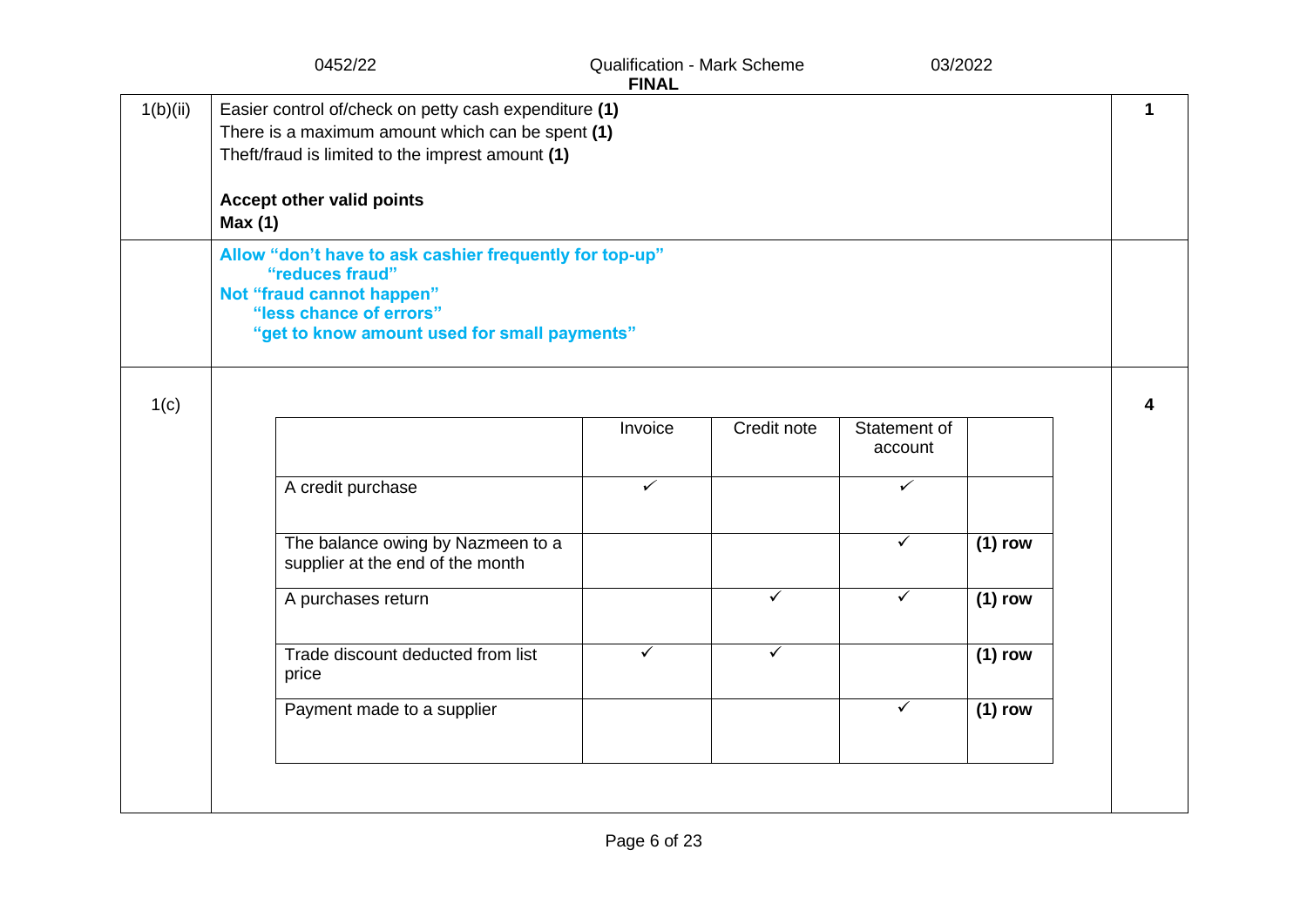|      |                                      | 0452/22                          |            |                    | <b>FINAL</b>  | <b>Qualification - Mark Scheme</b>                                                                        |                                        | 03/2022                                                   |  |
|------|--------------------------------------|----------------------------------|------------|--------------------|---------------|-----------------------------------------------------------------------------------------------------------|----------------------------------------|-----------------------------------------------------------|--|
| 2(a) | Ravi<br>Sales ledger control account |                                  |            |                    |               |                                                                                                           |                                        |                                                           |  |
|      | Date<br>2021                         | <b>Details</b>                   |            | \$                 | Date<br>2021  | <b>Details</b>                                                                                            |                                        | \$                                                        |  |
|      | Feb 1<br>2022                        | Balance b/d                      |            | 12 510*            | Feb 1<br>2022 | $(1)$ both<br>Balance b/d                                                                                 |                                        | 1 245*                                                    |  |
|      | Jan 31                               | <b>Sales</b><br>Interest charged | (1)<br>(1) | 134 000<br>1 1 0 4 | <b>Jan 31</b> | Bank<br>Cash<br>Sales returns<br>Irrecoverable debts<br>Contra entries<br>Discount allowed<br>Balance c/d | (1)<br>(1)<br>(1)<br>(1)<br>(1)<br>(1) | 96 250<br>12 8 9 0<br>4 0 0 0<br>9 100<br>1677<br>4 6 4 3 |  |
|      | 2022<br>Feb 1                        | Balance b/d                      | $(1)$ OF   | 147 614<br>17809   |               |                                                                                                           |                                        | 17 809<br>147 614                                         |  |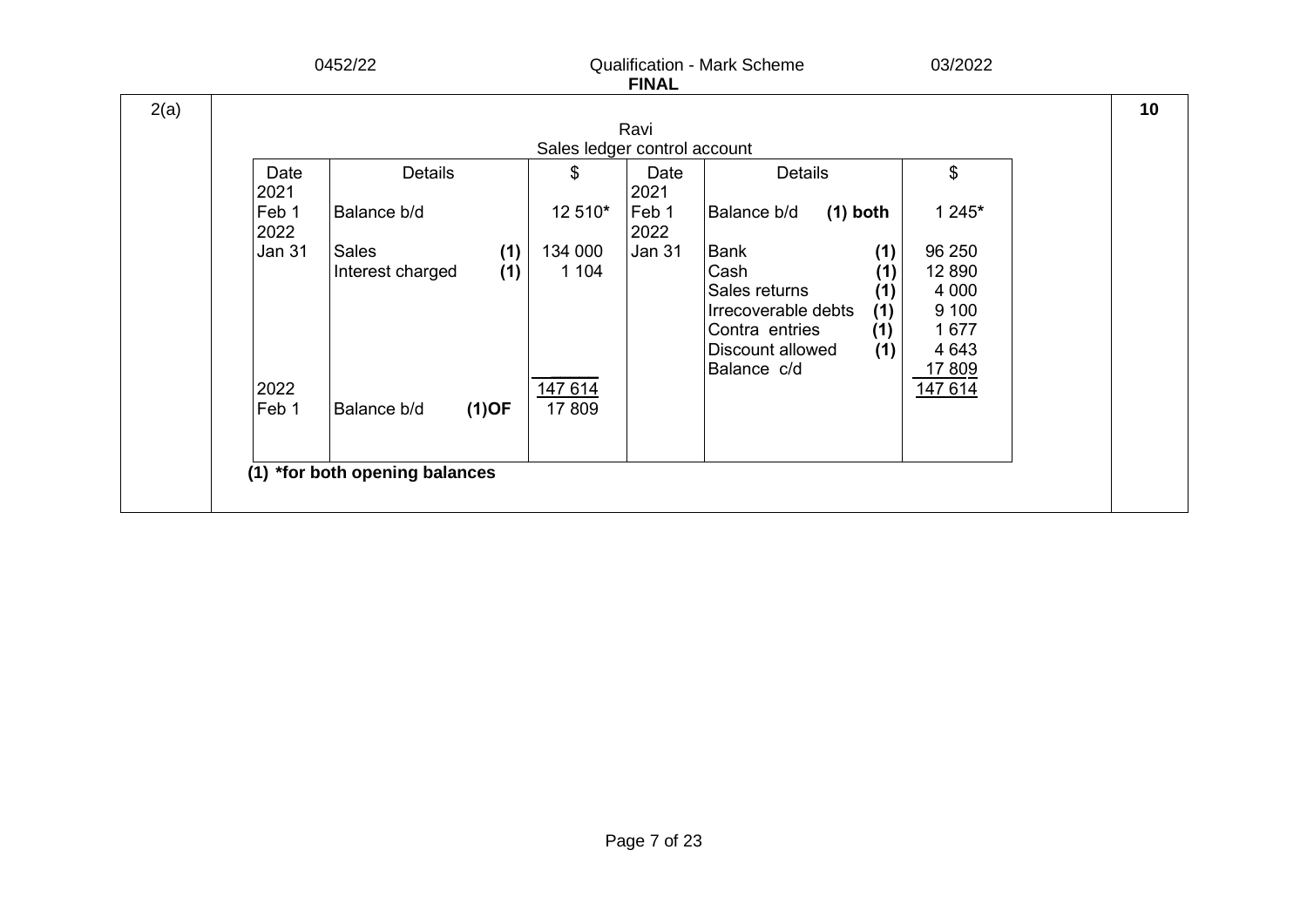|      | 0452/22                                                              | <b>Qualification - Mark Scheme</b><br><b>FINAL</b>                                                           | 03/2022 |   |
|------|----------------------------------------------------------------------|--------------------------------------------------------------------------------------------------------------|---------|---|
|      | <b>Reversal (0)</b>                                                  |                                                                                                              |         |   |
|      | <b>Ignore dates</b>                                                  |                                                                                                              |         |   |
|      | Need details and amount for the mark                                 |                                                                                                              |         |   |
|      | $Debit -$                                                            |                                                                                                              |         |   |
|      | Allow "Interest", "Interest charged"                                 |                                                                                                              |         |   |
|      | Allow "Sales", "Credit sales", not "Sales journal" not "Revenue"     |                                                                                                              |         |   |
|      | Credit-                                                              |                                                                                                              |         |   |
|      | Opening balance - allow "Balance", "Bal", Blc" with or without "b/d" |                                                                                                              |         |   |
|      | do not accept "b/d" or "BBD"                                         |                                                                                                              |         |   |
|      |                                                                      | do not penalise if use "c/d" in lieu of "b/d"                                                                |         |   |
|      | Allow "Bank", "Bank(cash book)", and "Bank (transfer)                |                                                                                                              |         |   |
|      | Do not allow "Cheques", "Receipts", "Transfers" or "Cash book"       |                                                                                                              |         |   |
|      | Allow "Cash", "Cash (Cash book)" but not "Cash book"                 |                                                                                                              |         |   |
|      | Allow "Returns", Sales returns", "Returns inwards" "Ret in"          |                                                                                                              |         |   |
|      | Do not allow "RI", not "SR" not "Returns from customers"             |                                                                                                              |         |   |
|      |                                                                      | Allow "Irrecoverable debts", "Bad debts", "Bad debts written off" not "BDs"                                  |         |   |
|      |                                                                      | Allow "Contra entries", "Contra", "Set off", "Purchases ledger", "Purchases ledger control", "PLCA", "Inter- |         |   |
|      | ledger transfer" not just "Transfer"                                 |                                                                                                              |         |   |
|      | Allow "Discount allowed", "Discount", "Dis Alld", not "DA"           |                                                                                                              |         |   |
|      | Final balance - allow "Balance", "Bal", Blc" with or without "b/d"   |                                                                                                              |         |   |
|      | do not accept "b/d" or "BBD"                                         |                                                                                                              |         |   |
|      | do not penalise if use "c/d" in lieu of "b/d"                        |                                                                                                              |         |   |
|      | must be brought down on the debit side                               |                                                                                                              |         |   |
|      | must be what was carried down                                        |                                                                                                              |         |   |
|      |                                                                      | OF provided no aliens and appears to be arithmetically correct                                               |         |   |
| 2(b) |                                                                      |                                                                                                              |         | 1 |

Prudence **(1)**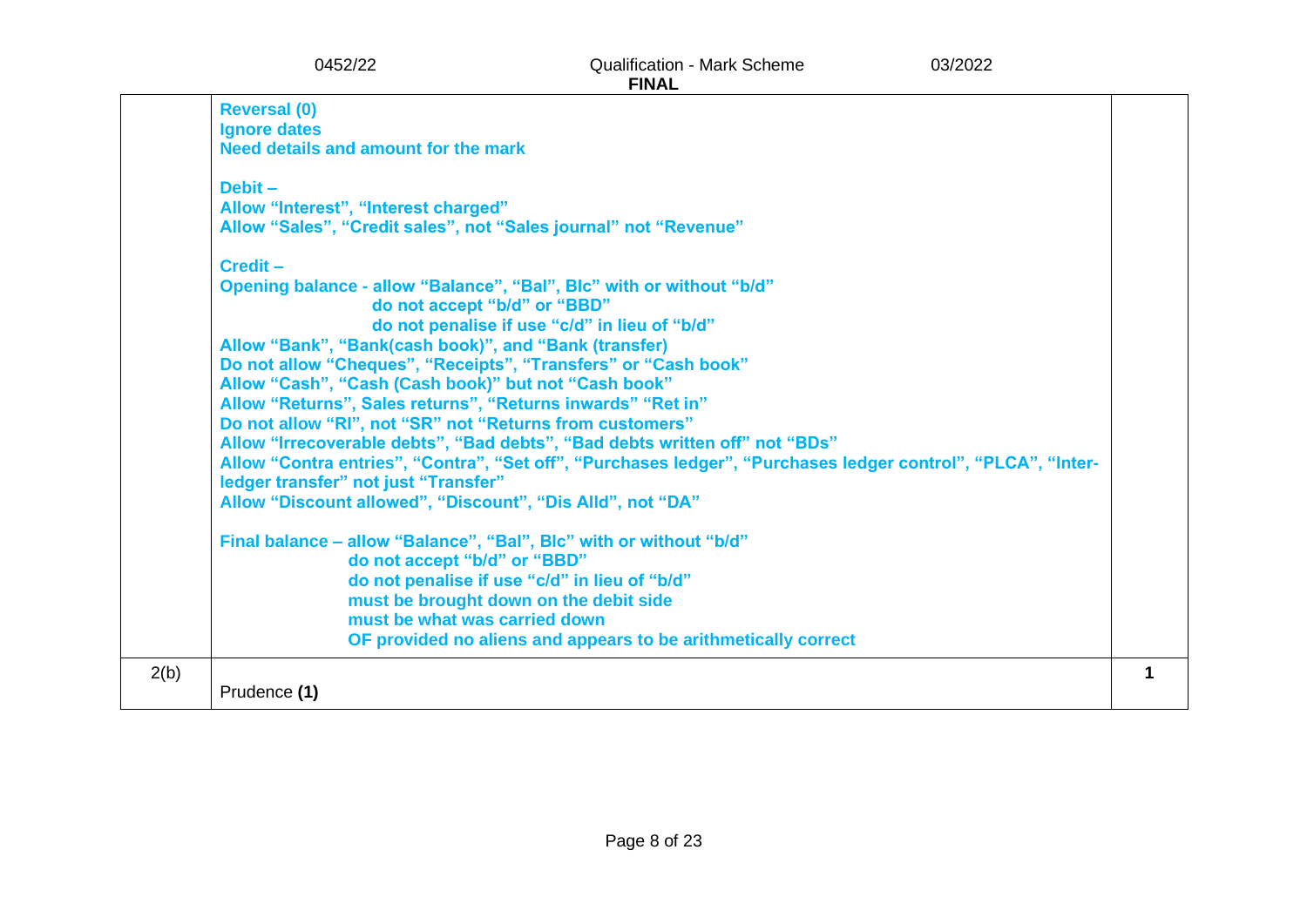|          | <b>Qualification - Mark Scheme</b><br>0452/22<br>03/2022<br><b>FINAL</b>                                                                                                                                                                                                                                                                                                                                               |              |
|----------|------------------------------------------------------------------------------------------------------------------------------------------------------------------------------------------------------------------------------------------------------------------------------------------------------------------------------------------------------------------------------------------------------------------------|--------------|
| 2(c)(i)  | Bank manager<br>Level of trade receivables may influence bank's decision (1)<br>If the bank believes trade receivables are too high may not wish to lend (1)<br>If trade receivables too high may not have adequate funds to repay loan/ bank overdraft/ interest<br>OR If trade receivables too low may have adequate funds to repay loan/ bank overdraft/ interest (1)<br>Max(2)<br><b>Accept other valid points</b> | 2            |
|          | Must have link with trade receivables to get a mark<br><b>Mention of liquidity/assets not enough</b>                                                                                                                                                                                                                                                                                                                   |              |
| 2(c)(ii) | Trade payables<br>Level of trade receivables may influence trade payable's decision (1)<br>If trade payable believes trade receivables are insufficient may decide not to supply/not to continue to supply/supply<br>on cash terms only<br>OR If trade receivables are high may have adequate funds to pay trade payables (1)                                                                                          | $\mathbf{2}$ |
|          | Max(2)<br>Accept other valid points                                                                                                                                                                                                                                                                                                                                                                                    |              |
|          | Must have link with trade receivables to get a mark<br><b>Mention of liquidity/assets not enough</b>                                                                                                                                                                                                                                                                                                                   |              |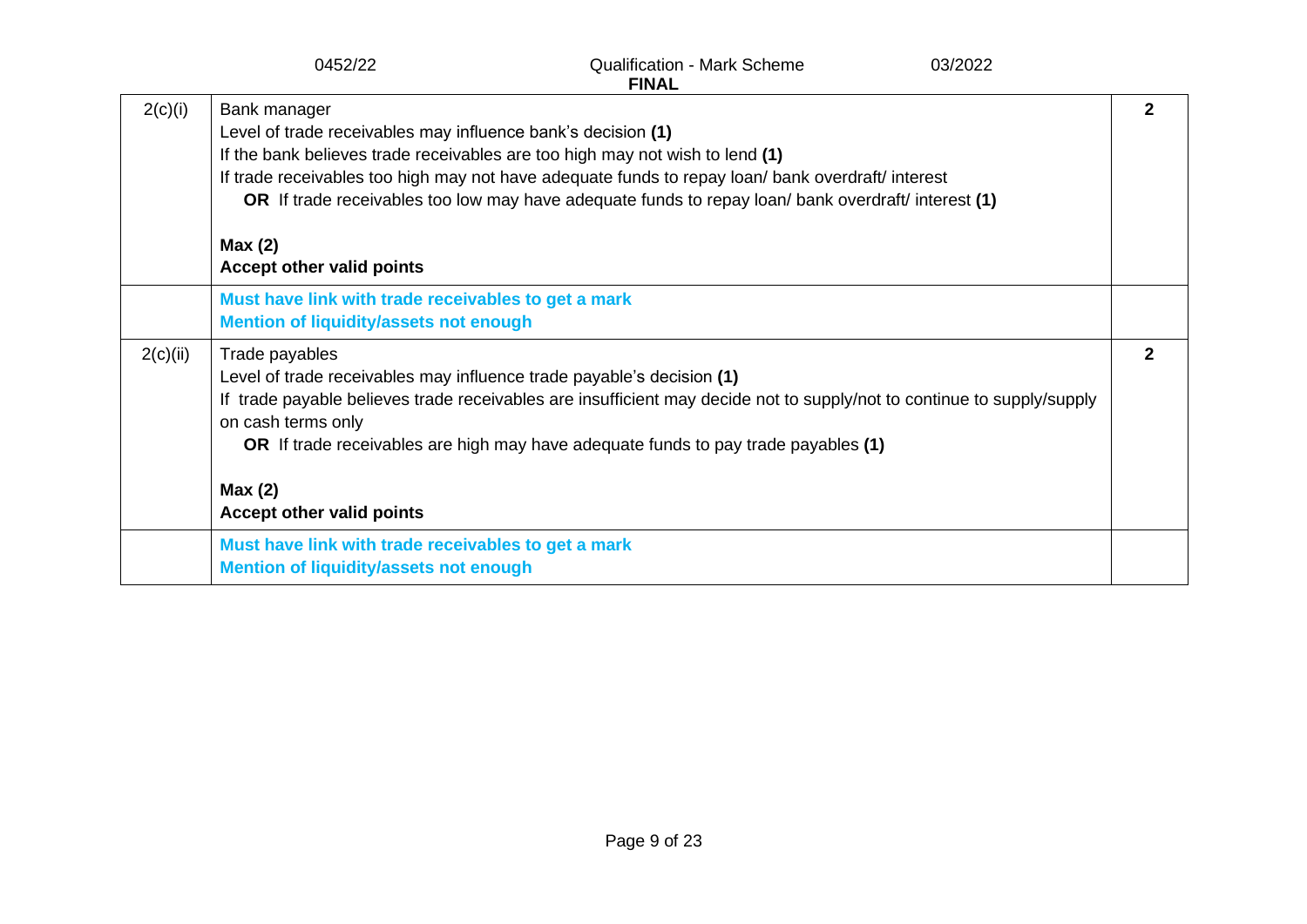|      | 0452/22                                                                                                                                                                                                                                                                                                                                                                                                                                                                                                                                                                                                                                                       | <b>Qualification - Mark Scheme</b><br><b>FINAL</b>                                                                                                                                                                                                                                                           | 03/2022              |   |
|------|---------------------------------------------------------------------------------------------------------------------------------------------------------------------------------------------------------------------------------------------------------------------------------------------------------------------------------------------------------------------------------------------------------------------------------------------------------------------------------------------------------------------------------------------------------------------------------------------------------------------------------------------------------------|--------------------------------------------------------------------------------------------------------------------------------------------------------------------------------------------------------------------------------------------------------------------------------------------------------------|----------------------|---|
| 2(d) | Reasons for employing a credit controller<br>Should result in lower irrecoverable debts (1)<br>Should control the amount owed by trade receivables (1)<br>Ravi's time would be freed up to carry out other business tasks (1)<br>Max(2)<br>Accept other valid points<br>Reasons for not employing a credit controller<br>Have to pay an annual salary (1)<br>Salary would be paid regardless of amount of debts recovered (1)<br>No guarantee that all debts will be collected (1)<br>Legal fees may be incurred for any legal action (1)<br>Could instead try to increase cash sales (1)<br>Max(2)<br>Accept other valid points<br><b>Recommendation (1)</b> | Payments from trade receivables likely to be received more quickly/ collection period decreases(1)<br>The salary of the credit controller is less than the amount of irrecoverable debts (1)<br>Damage relationship with customers/ may buy less/may buy from a different supplier/lose customer loyalty (1) |                      | 5 |
|      | Need 1 of each before can have recommendation mark<br>Not "lower expenses" unless expanded<br>"costs increase" unless expanded<br>"he may still have bad debts" unless expanded<br>"reduce provision for doubtful debts"<br>comment about liquidity                                                                                                                                                                                                                                                                                                                                                                                                           | Allow "credit control system will be improved" in lieu of advantage 2 above<br>"may ignore his calls"/"annoyed with constant calls" - unless expanded                                                                                                                                                        | Not just "he should" |   |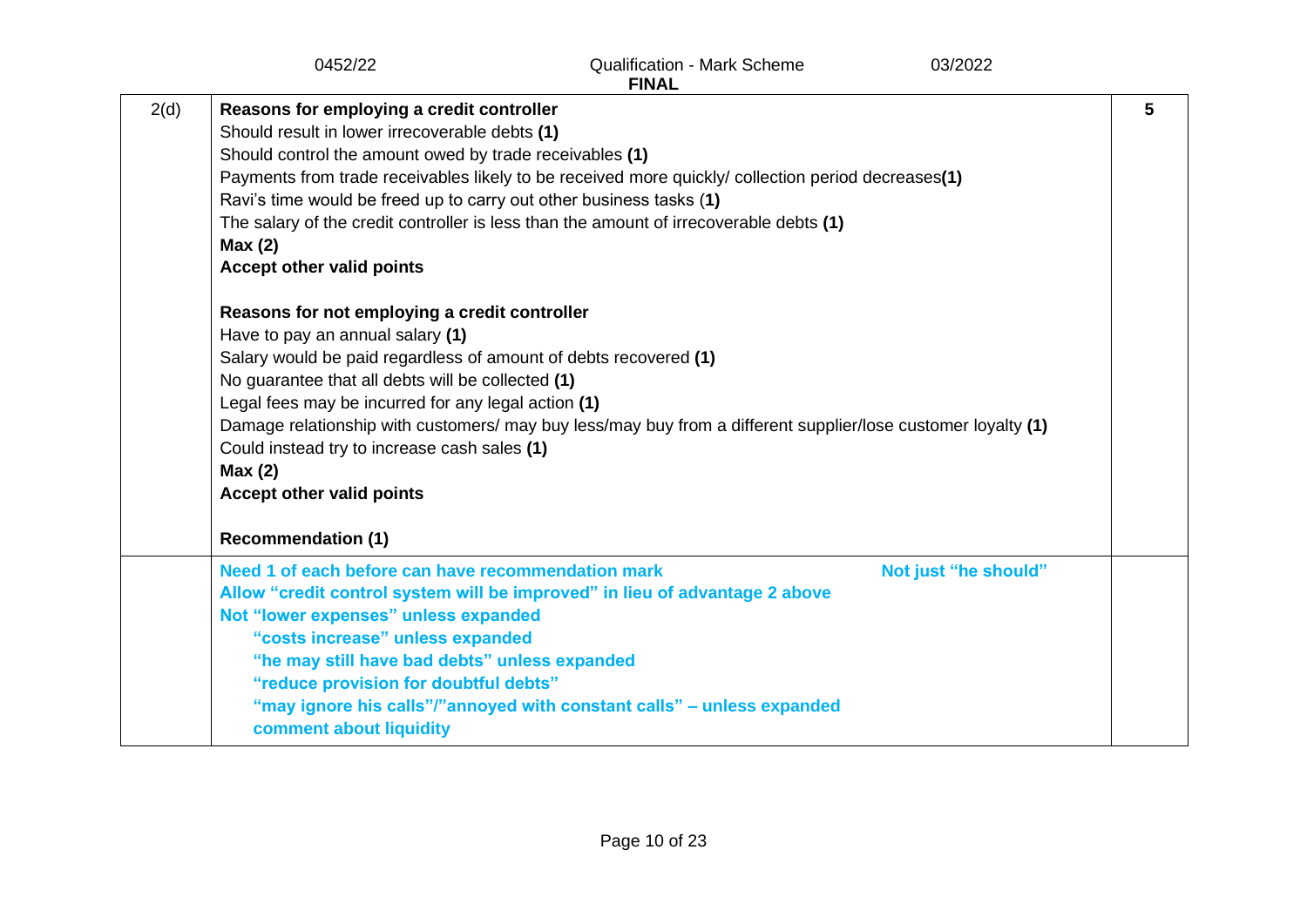|      | Pari                                                      |          |                |  |
|------|-----------------------------------------------------------|----------|----------------|--|
| 3(a) | Manufacturing Account for the year ended 31 December 2021 |          |                |  |
|      | Cost of material consumed                                 | \$       | $\mathfrak{S}$ |  |
|      | Opening inventory of raw materials                        |          | 6 100          |  |
|      | Purchases of raw materials                                |          | 84 200         |  |
|      |                                                           |          | 90 300         |  |
|      | Less Closing inventory of raw materials                   |          | 6 8 4 0        |  |
|      |                                                           |          | 83 460 (1)     |  |
|      | Direct wages                                              |          | 33000(1)       |  |
|      | Prime cost                                                |          | 116 460 (1) OF |  |
|      | Factory overheads                                         |          |                |  |
|      | Wages of factory supervisor                               | 26 000}  |                |  |
|      | Rates and insurance $(14\ 000 \div 2)$                    | 7000(1)  |                |  |
|      | General expenses (11 500 + 500)                           | 12000(1) |                |  |
|      | Depreciation of factory equipment                         |          |                |  |
|      | $(100000 - 36000) \times 20\%$                            | 12800(1) | 57 800         |  |
|      |                                                           |          | 174 260 (1) OF |  |
|      | Add opening work-in-progress                              |          | $9420*$        |  |
|      |                                                           |          | 183 680        |  |
|      | Less closing work-in-progress                             |          | 9 885*         |  |
|      | Cost of production                                        |          | 173 795 (1) OF |  |
|      | *(1) for both inventories of work in progress             |          |                |  |
|      |                                                           |          |                |  |
|      |                                                           |          |                |  |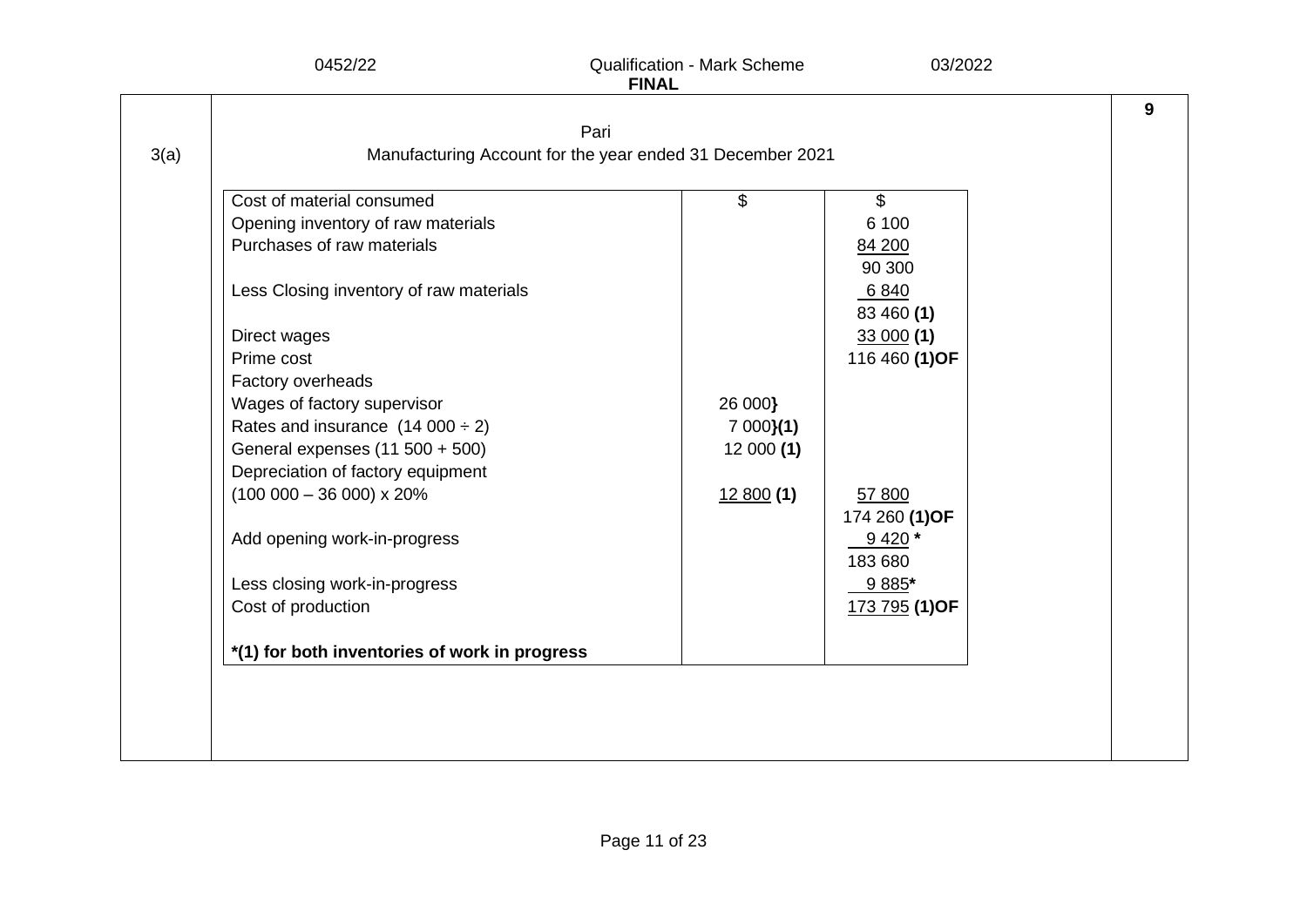| <b>FINAL</b>                                                                                                                                                                                                                                                                                                                  |  |
|-------------------------------------------------------------------------------------------------------------------------------------------------------------------------------------------------------------------------------------------------------------------------------------------------------------------------------|--|
| The elements of the statement must resemble a manufacturing account.                                                                                                                                                                                                                                                          |  |
| Items must be in the correct grouping and order and be correctly treated to get the marks. Ignore any side<br>headings: consider position and correct treatment e.g. side heading "indirect costs" above prime cost<br>items can be ignored if the items are in the correct position.                                         |  |
| Cost of materials – need words (in as suitable position) and C/F<br>"Cost of materials consumed", "cost of materials used", "direct materials" or "raw<br>materials" but not "RM", "Cost of RM" etc.<br>Allow "purchases" - do not need "of raw materials".                                                                   |  |
| Allow "inventory" without "closing" and without "raw materials" " not "cl inv"/"op inv"<br>Items must be in the correct order to get the C of M used mark                                                                                                                                                                     |  |
| Allow "direct wages", "direct labour", "wages of factory operatives" but not just "factory wages" or "factory<br>operatives"                                                                                                                                                                                                  |  |
| Prime cost – need words in full (in suitable position). OF provided no aliens outside of the C of M section<br>(will already have lost mark if aliens in C of M section).                                                                                                                                                     |  |
| Do not need to show calculations for rates/insurance, general expenses and depreciation<br>Do not need "Factory" in the items for general expenses                                                                                                                                                                            |  |
| Allow "factory supervisor's wages", "indirect wages" but not just "Factory wages" or "Factory supervisor"<br>If incorrect label e.g. "factory supervisor" lose the mark but only penalise once for incorrect wording<br>relating to wages i.e. if lost the mark for wrong label for direct wages can still have the mark here |  |
| Need "Depreciation" or "Dep" and need name of the asset in full (allow reference to either factory equipment<br>or just equipment)<br>Allow "Provision for depreciation" but not "accumulated depreciation" in lieu of "depreciation"                                                                                         |  |
| If deduct overheads from prime cost can get individual marks but not the mark for prime cost + overheads.<br>Own figure for the prime cost plus the overheads provided the figures are added together and do not include<br>aliens                                                                                            |  |

**Aliens include: work in progress in the overheads (will lose subtotal mark as well as W in P mark) office items in the overheads cost or NBV of NCAs (however labelled)**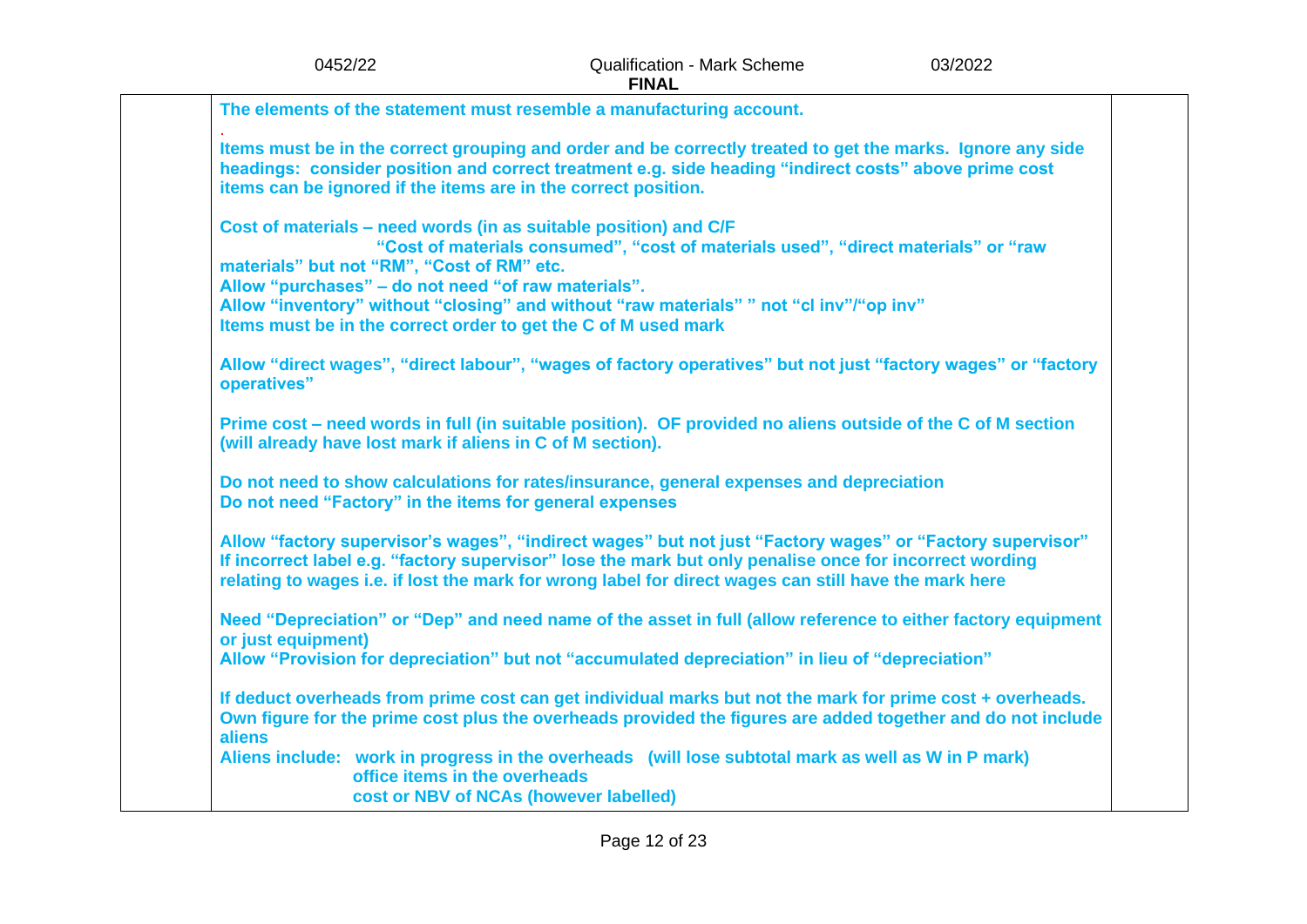| 0452/22                                                                                            | <b>Qualification - Mark Scheme</b><br><b>FINAL</b>                                                                                                                                                                         | 03/2022 |
|----------------------------------------------------------------------------------------------------|----------------------------------------------------------------------------------------------------------------------------------------------------------------------------------------------------------------------------|---------|
|                                                                                                    | If a prime cost item include in overheads (0) marks for the item but it is not to be counted as an alien                                                                                                                   |         |
|                                                                                                    | If there is an alien in the overheads but no sub-total for prime cost + overheads then (0) OF for cost of<br>production (i.e. penalise at that point for the alien as cannot penalise earlier)                             |         |
| "opening" etc.<br>Allow "difference in work in progress 465" or "Work in progress 465"<br>treated) | Allow "Work in progress, "W in P" or "Work in Prog". Need some indication of which is which e.g. "at start",<br>Must be treated correctly to get the mark (but can get own figure total mark even if W in P is incorrectly |         |
| Cost of production – needs suitable words (in full)                                                |                                                                                                                                                                                                                            |         |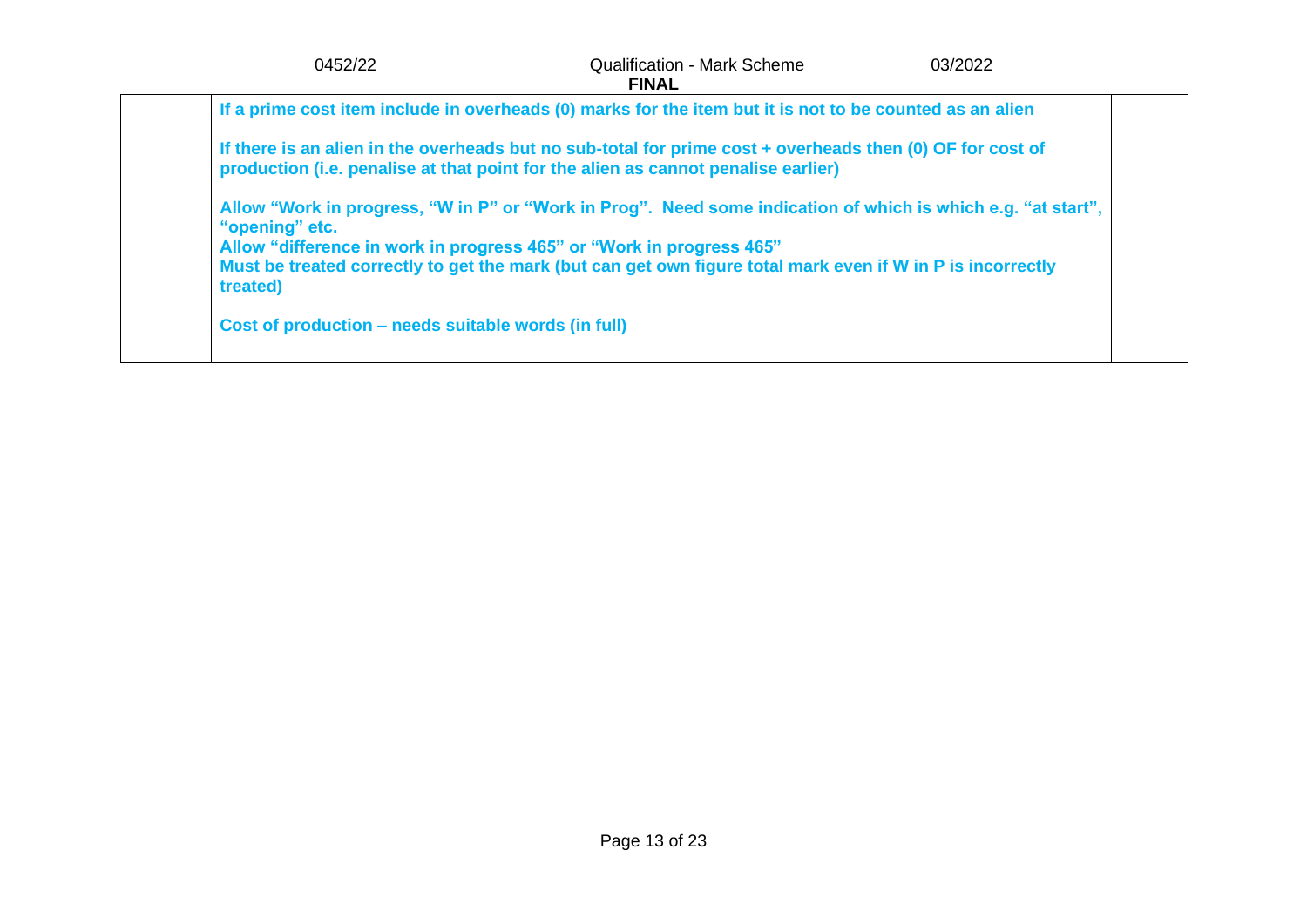|      | 0452/22                                                                                                                                                                                                                                                                                                                                                                                                     | <b>Qualification - Mark Scheme</b><br><b>FINAL</b>                             | 03/2022                                                                 |                |
|------|-------------------------------------------------------------------------------------------------------------------------------------------------------------------------------------------------------------------------------------------------------------------------------------------------------------------------------------------------------------------------------------------------------------|--------------------------------------------------------------------------------|-------------------------------------------------------------------------|----------------|
| 3(b) |                                                                                                                                                                                                                                                                                                                                                                                                             | Pari<br>Income Statement (trading section) for the year ended 31 December 2021 |                                                                         | 4              |
|      | Revenue<br>Cost of sales<br>Opening inventory of finished goods<br>Cost of production<br>Less Closing inventory of finished goods<br>Gross profit<br>*(1) for both inventories of finished goods                                                                                                                                                                                                            | \$<br>11 350 *<br>173 795 (1) OF<br>185 145<br>12 630 *                        | $\boldsymbol{\mathsf{S}}$<br>230 020<br>172 515 (1) OF<br>57 505 (1) OF |                |
|      | <b>Accept "Sales"</b><br>Cost of sales – need words (in as suitable position) and O/F provided no aliens<br>"Cost of sales", "Cost of goods sold", not "C of S"<br>Allow "inventory" without "closing" and without "finished goods" " not "cl inv"/"op inv"<br>Items must be in the correct order to get the C of S mark<br>Need words (in full) and OF for the gross profit (sales - OF C of S) No aliens. |                                                                                |                                                                         |                |
| 3(c) | Gross margin = $57\,505$ OF x 100} whole formula (1)OF = 25.00% (1)OF<br>230 020<br>1                                                                                                                                                                                                                                                                                                                       |                                                                                |                                                                         | $\overline{2}$ |
|      | <b>Need % sign</b><br>25 without % sign gets total of (1)<br>Officially should have two zeros but accept without the zeros                                                                                                                                                                                                                                                                                  |                                                                                |                                                                         |                |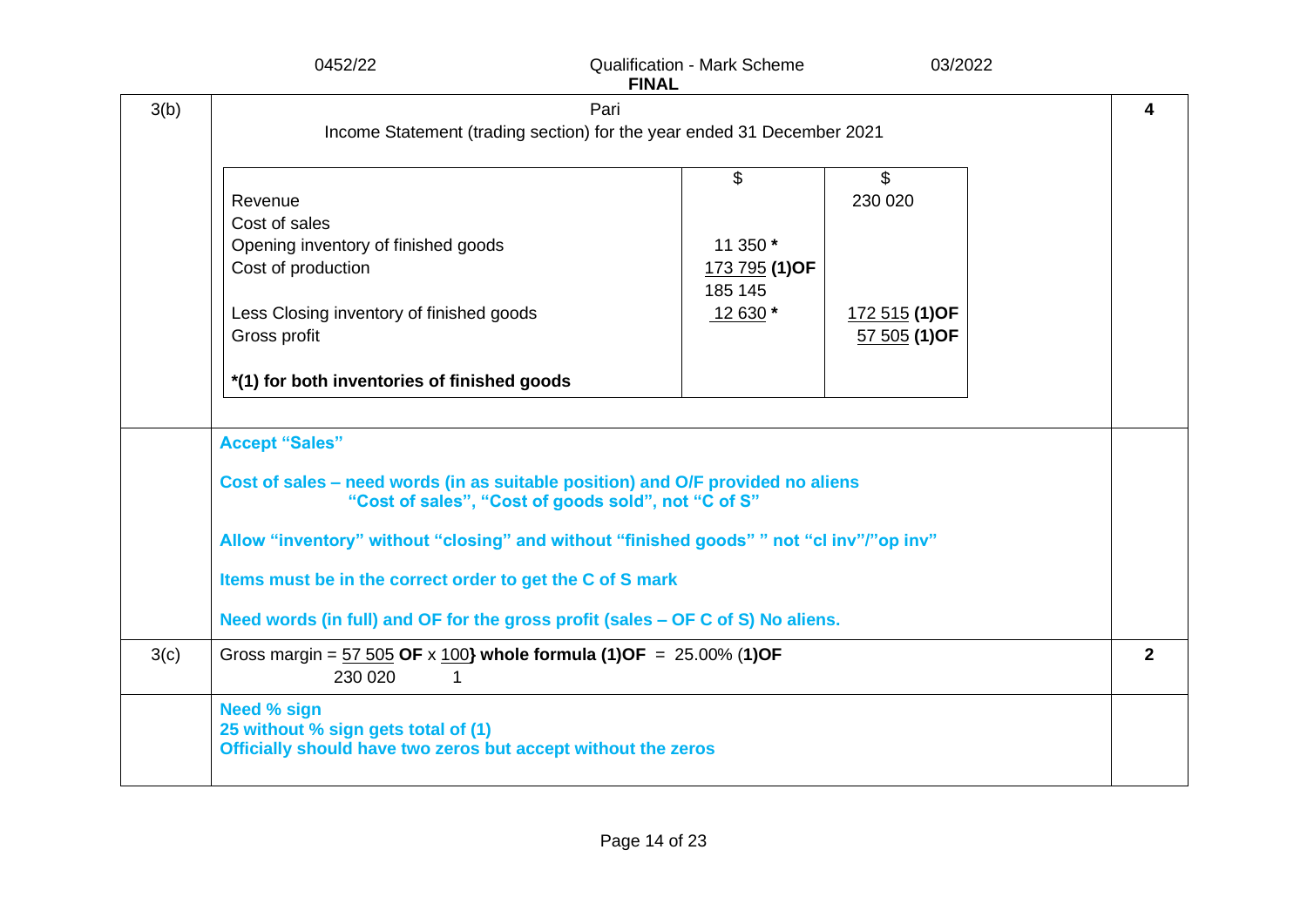| 0452/22                                                                                                                                                                                                                                         | <b>Qualification - Mark Scheme</b><br><b>FINAL</b>                                                                                                                                                                                                                                                                                                         | 03/2022                                                     |
|-------------------------------------------------------------------------------------------------------------------------------------------------------------------------------------------------------------------------------------------------|------------------------------------------------------------------------------------------------------------------------------------------------------------------------------------------------------------------------------------------------------------------------------------------------------------------------------------------------------------|-------------------------------------------------------------|
|                                                                                                                                                                                                                                                 |                                                                                                                                                                                                                                                                                                                                                            |                                                             |
| <b>Advantages</b>                                                                                                                                                                                                                               | <b>Disadvantages</b>                                                                                                                                                                                                                                                                                                                                       |                                                             |
| May be cheaper to buy rather than to<br>make<br>If could buy at lower cost than making<br>gross margin/gross profit would improve<br>Would have more time for other business<br>functions e.g. marketing<br>Accounting records would be simpler | May be cheaper to make rather than to<br>buy<br>If could make at lower cost than making<br>gross margin/gross profit would improve<br>Cost of purchased finished goods may<br>increase in the future<br>Depend on supplier for regular supplies<br>Depend on supplier for quality<br>Depend on supplier for required quantity<br>May lose customer loyalty | (1)<br>(1)<br>(1)<br>(1)<br>(1)<br>(1)<br>(1)<br>(1)<br>(1) |
|                                                                                                                                                                                                                                                 | May be difficult to start production again<br>once stopped                                                                                                                                                                                                                                                                                                 | (1)                                                         |
| <b>Advantages Max (2)</b>                                                                                                                                                                                                                       | Disadvantages Max (2)                                                                                                                                                                                                                                                                                                                                      |                                                             |
| <b>Accept other valid points</b><br><b>Recommendation (1)</b>                                                                                                                                                                                   |                                                                                                                                                                                                                                                                                                                                                            |                                                             |
| Need 1 of each before can have recommendation mark                                                                                                                                                                                              |                                                                                                                                                                                                                                                                                                                                                            |                                                             |
| Not just "she should"                                                                                                                                                                                                                           |                                                                                                                                                                                                                                                                                                                                                            |                                                             |
| "even if cease manufacturing may have fixed costs to pay"<br>"cost of production/factory costs decrease"<br>"may try to reduce costs" in lieu of may be cheaper to make                                                                         | Accept "loss of originality of product" in lieu of dependent on supplier for quality"                                                                                                                                                                                                                                                                      |                                                             |
| Do not accept "increase in gross profit margin"<br>"would be cheaper"                                                                                                                                                                           | "difficult to manage change from manufacturing to purchasing RMs"                                                                                                                                                                                                                                                                                          |                                                             |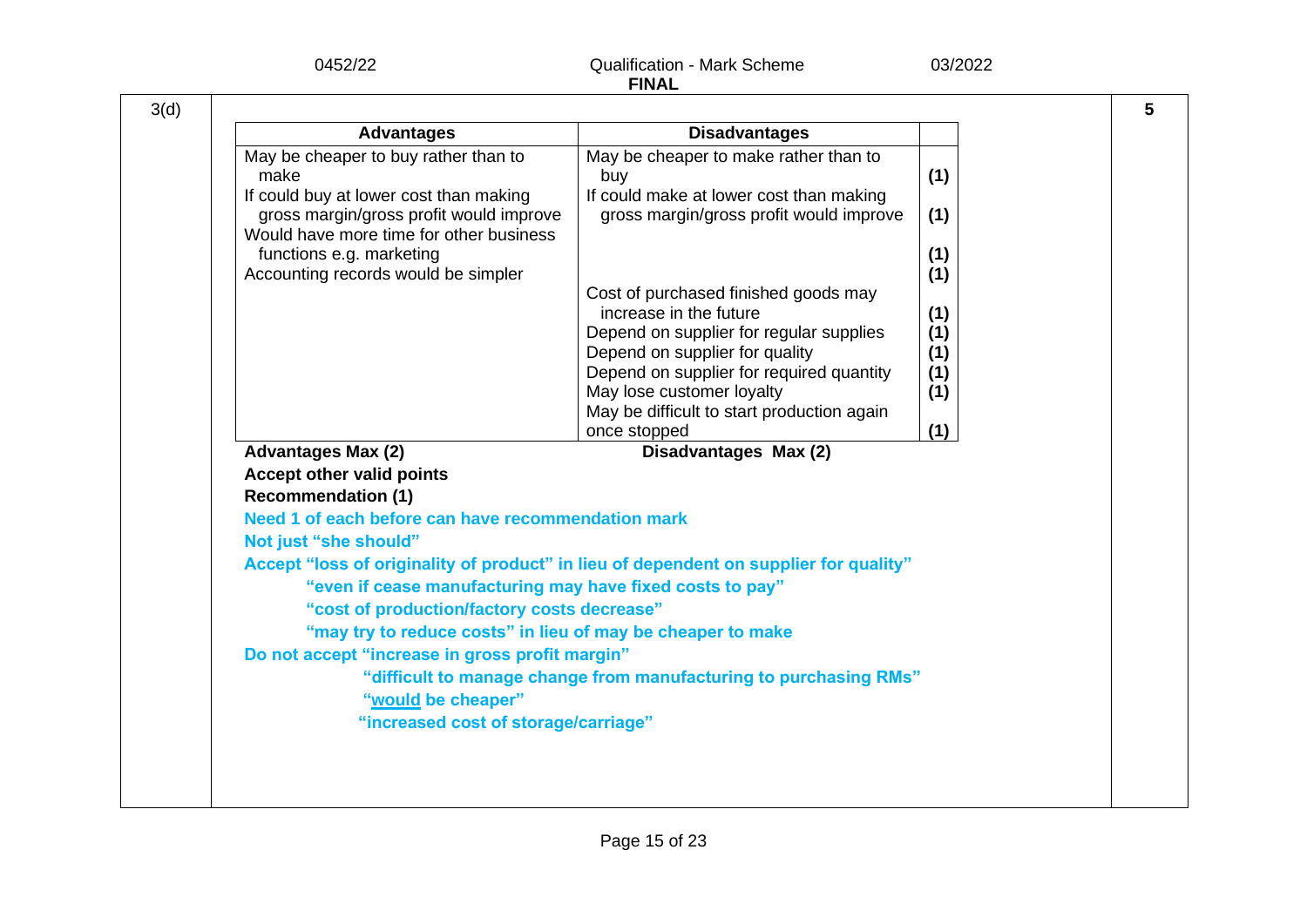|          | 0452/22                                | <b>Qualification - Mark Scheme</b><br><b>FINAL</b> | 03/2022      |  |  |  |  |
|----------|----------------------------------------|----------------------------------------------------|--------------|--|--|--|--|
| Question |                                        | <b>Answer</b>                                      | <b>Marks</b> |  |  |  |  |
| 4(a)     | Demis                                  |                                                    |              |  |  |  |  |
|          |                                        | Corrected Trial Balance at 31 December 2021        |              |  |  |  |  |
|          |                                        | <b>Debit</b>                                       | Credit       |  |  |  |  |
|          |                                        | \$                                                 | \$           |  |  |  |  |
|          | <b>Sales</b>                           |                                                    | 90 052       |  |  |  |  |
|          | Purchases                              | 52 420 $(1)$                                       |              |  |  |  |  |
|          | Rates and insurance                    | 11 500                                             |              |  |  |  |  |
|          | General expenses                       | 1 0 9 2                                            |              |  |  |  |  |
|          | Property                               | 92 500                                             |              |  |  |  |  |
|          | Fixtures at cost                       | 34 000                                             |              |  |  |  |  |
|          | Provision for depreciation of fixtures |                                                    | 21 760       |  |  |  |  |
|          | Trade receivables                      | 7410                                               |              |  |  |  |  |
|          | Trade payables                         |                                                    | 4665(1)      |  |  |  |  |
|          | Inventory                              | 8 000 (2)CF                                        |              |  |  |  |  |
|          |                                        | $(1)$ OF                                           |              |  |  |  |  |
|          | Cash at bank                           | 8 0 9 5                                            |              |  |  |  |  |
|          | Capital at 1 January 2021              |                                                    | 109 940      |  |  |  |  |
|          | Drawings                               | 11 320                                             |              |  |  |  |  |
|          | Petty cash                             | 80(1)                                              |              |  |  |  |  |
|          |                                        |                                                    |              |  |  |  |  |
|          |                                        | 226 417                                            | 226 417      |  |  |  |  |
|          |                                        | (1) matching CF totals                             |              |  |  |  |  |
|          |                                        |                                                    |              |  |  |  |  |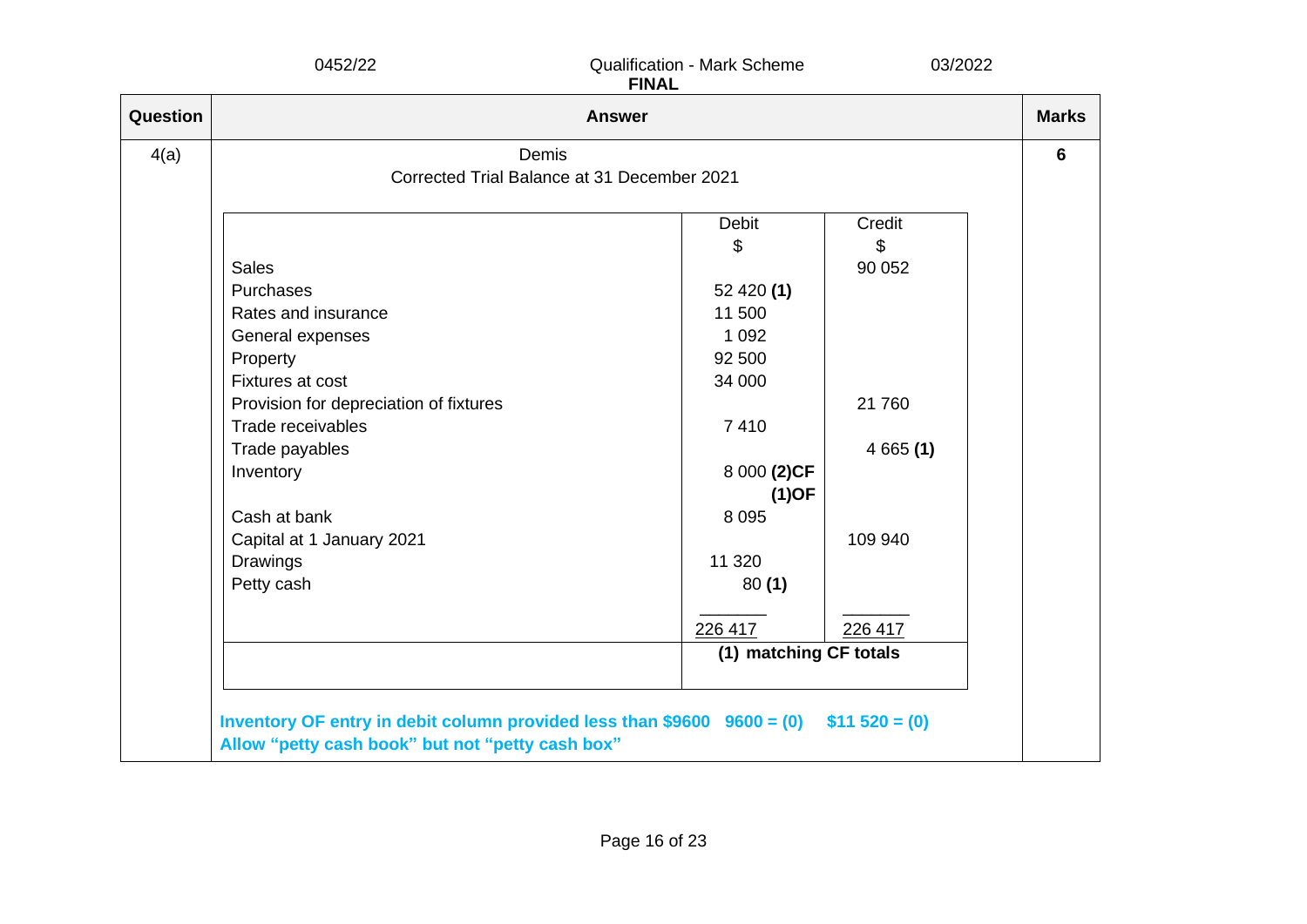|      | 0452/22                                                                                                                                            | <b>Qualification - Mark Scheme</b><br><b>FINAL</b>                                                                                 | 03/2022 |  |
|------|----------------------------------------------------------------------------------------------------------------------------------------------------|------------------------------------------------------------------------------------------------------------------------------------|---------|--|
| 4(b) | Cash book balance<br>Add unpresented cheques<br>Bank statement balance                                                                             | \$<br>8095 OF<br>437<br>8532 (1) OF Credit (1)                                                                                     |         |  |
|      | Ignore words – apart from "credit" which gets a mark<br>If add 437 to OF from TB get a mark<br>To get final mark must be able to see a calculation | Opening figure is OF from trial balance provided is a debit in the TB<br>If see word "Credit" award a mark – do not check workings |         |  |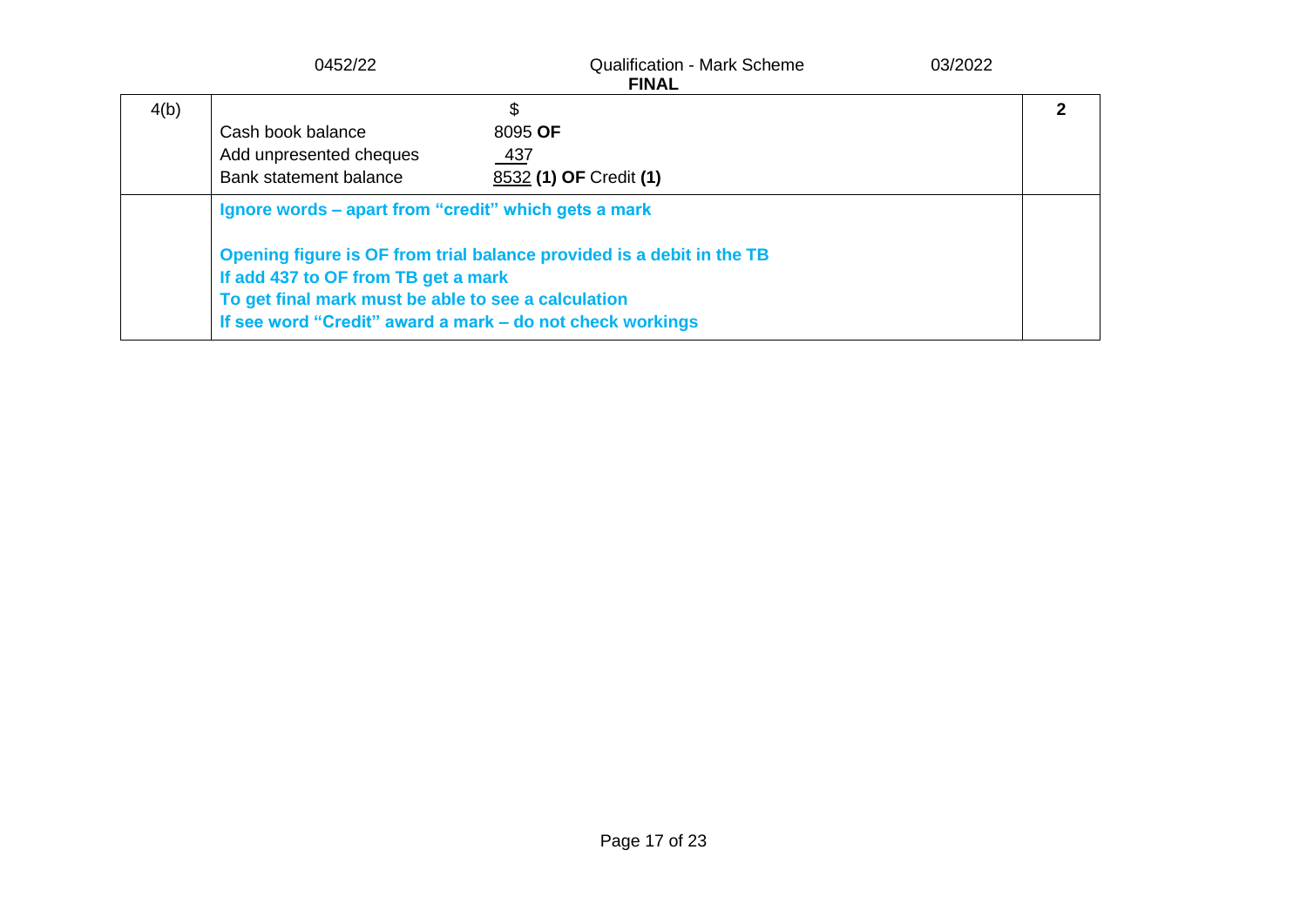| Error                                                                                                                      |                        |              |     |                      |                           |     |
|----------------------------------------------------------------------------------------------------------------------------|------------------------|--------------|-----|----------------------|---------------------------|-----|
|                                                                                                                            |                        | <b>Debit</b> |     | Credit               |                           |     |
|                                                                                                                            | Account                | \$           |     | Account              | $\boldsymbol{\mathsf{S}}$ |     |
| 1. Drawings of goods for own<br>use, \$317, had been omitted<br>from the books of account.                                 | Drawings               | 317          | (1) | Purchases            | 317                       | (1) |
| 2. Purchases returns, \$93, had<br>been credited to the sales<br>account.                                                  | <b>Sales</b>           | 93           | (1) | Purchases<br>returns | 93                        | (1) |
| 3. A payment for property<br>insurance, \$500, had been<br>debited to the property<br>account.                             | Rates and<br>insurance | 500          | (1) | Property             | 500                       | (1) |
| 4. A credit purchase, \$315,<br>from Erin had been recorded<br>as \$135.                                                   | Purchases              | 180          | (1) | Erin                 | 180                       | (1) |
| 5. A credit sale, \$191, to<br>Harvinder, had been debited to<br>the sales account and credited<br>to Harvinder's account. | Harvinder              | 382          | (1) | <b>Sales</b>         | 382                       | (1) |
|                                                                                                                            |                        |              |     |                      |                           |     |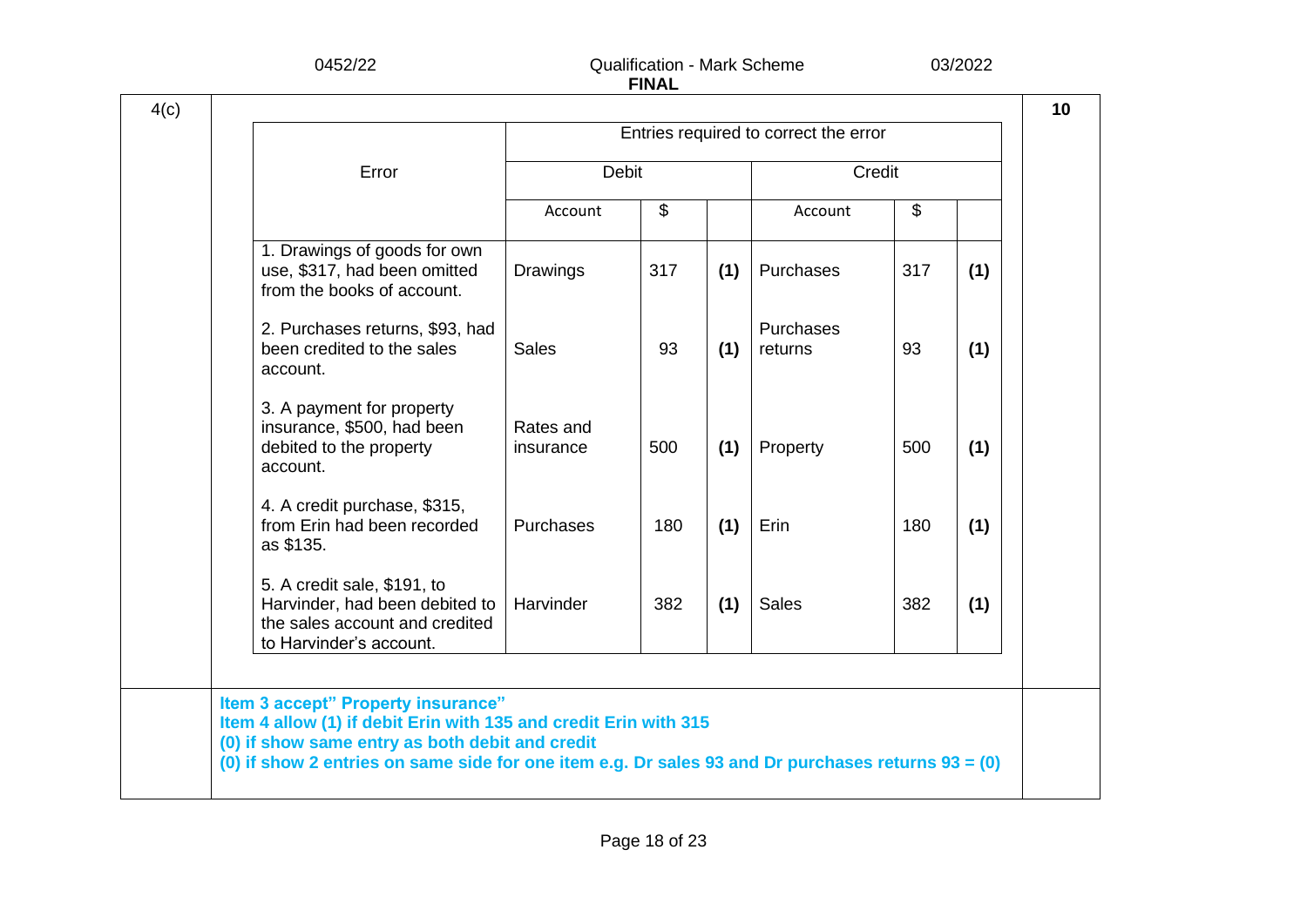|          | 0452/22                     | 03/2022<br><b>Qualification - Mark Scheme</b><br><b>FINAL</b> |  |
|----------|-----------------------------|---------------------------------------------------------------|--|
| 4(d)(i)  | Error of commission (1)     |                                                               |  |
| 4(d)(ii) | Error of original entry (1) |                                                               |  |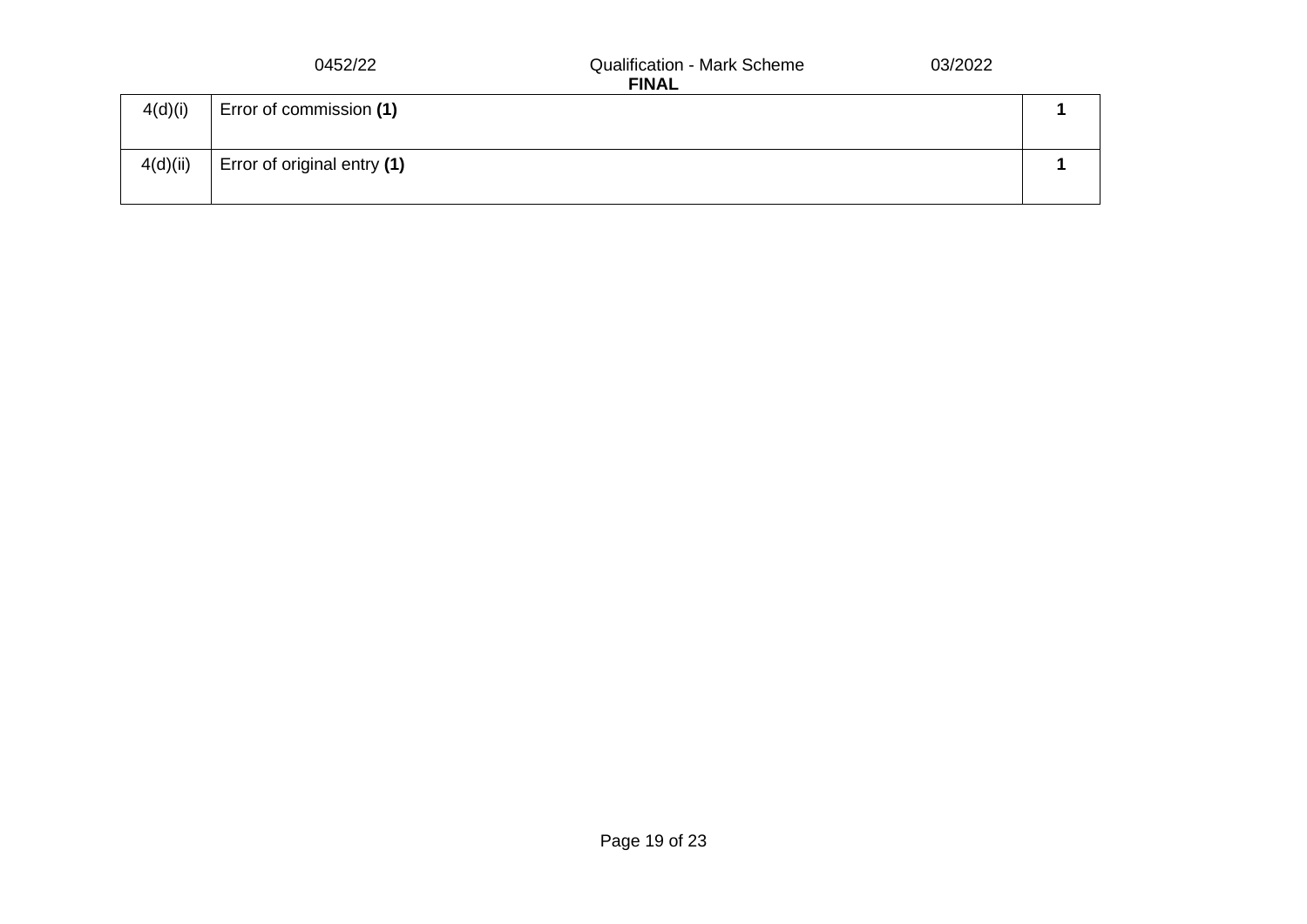|      | 0452/22                                                                                                                                                                                                                                                                                                                                                                    |                   | <b>FINAL</b> | <b>Qualification - Mark Scheme</b> | 03/2022                 |   |
|------|----------------------------------------------------------------------------------------------------------------------------------------------------------------------------------------------------------------------------------------------------------------------------------------------------------------------------------------------------------------------------|-------------------|--------------|------------------------------------|-------------------------|---|
| 5(a) |                                                                                                                                                                                                                                                                                                                                                                            | Priti and Paisley |              |                                    |                         | 6 |
|      | Appropriation Account for the year ended 31 January 2022                                                                                                                                                                                                                                                                                                                   |                   |              |                                    |                         |   |
|      | Profit for the year<br>Add Interest on drawings Priti                                                                                                                                                                                                                                                                                                                      | Paisley           |              | 750(1)<br>650(1)                   | $\mathsf{\$}$<br>33 100 |   |
|      |                                                                                                                                                                                                                                                                                                                                                                            |                   |              |                                    | <u>1400</u><br>34 500   |   |
|      | Less Interest on capital                                                                                                                                                                                                                                                                                                                                                   | Priti<br>Paisley  |              | 4000(1)<br><u>800</u> (1)<br>4 800 |                         |   |
|      | Less Salary                                                                                                                                                                                                                                                                                                                                                                | Paisley           |              | 6000(1)                            | 10 800<br>23 700        |   |
|      | Share of profit                                                                                                                                                                                                                                                                                                                                                            | Priti<br>Paisley  |              | $17775}(1)$<br>$5925$ OF           | 23 700                  |   |
|      |                                                                                                                                                                                                                                                                                                                                                                            |                   |              |                                    |                         |   |
|      | Must have starting point i.e. profit for year otherwise (0) at all<br>Must state the full names of the partners in order to get the marks<br>Allow I on D, I on C and Sal in any order                                                                                                                                                                                     |                   |              |                                    |                         |   |
|      | Allow "Int on drawings" not "I on D"<br>If account unfinished and/or cannot check whether items are + or - allow if have indicated<br>treatment in words or symbol e.g. "Add" or "+"                                                                                                                                                                                       |                   |              | Allow "Int on Cap" not "I on C"    |                         |   |
|      | If arithmetic incorrect when add or minus item incorrectly penalise on share of profit not for item<br>Need words "Share of profit", "profit shares", "residual profit"<br>Share of Profit OF provided in correct ratio, arithmetically correct and there are no aliens in the<br>account<br>Can still have marks for S of P if treat I on D, I on C or salary incorrectly |                   |              |                                    |                         |   |
|      | No S of P mark if share out profit for year of 33 100 (must attempt to share residual profit)                                                                                                                                                                                                                                                                              |                   |              |                                    |                         |   |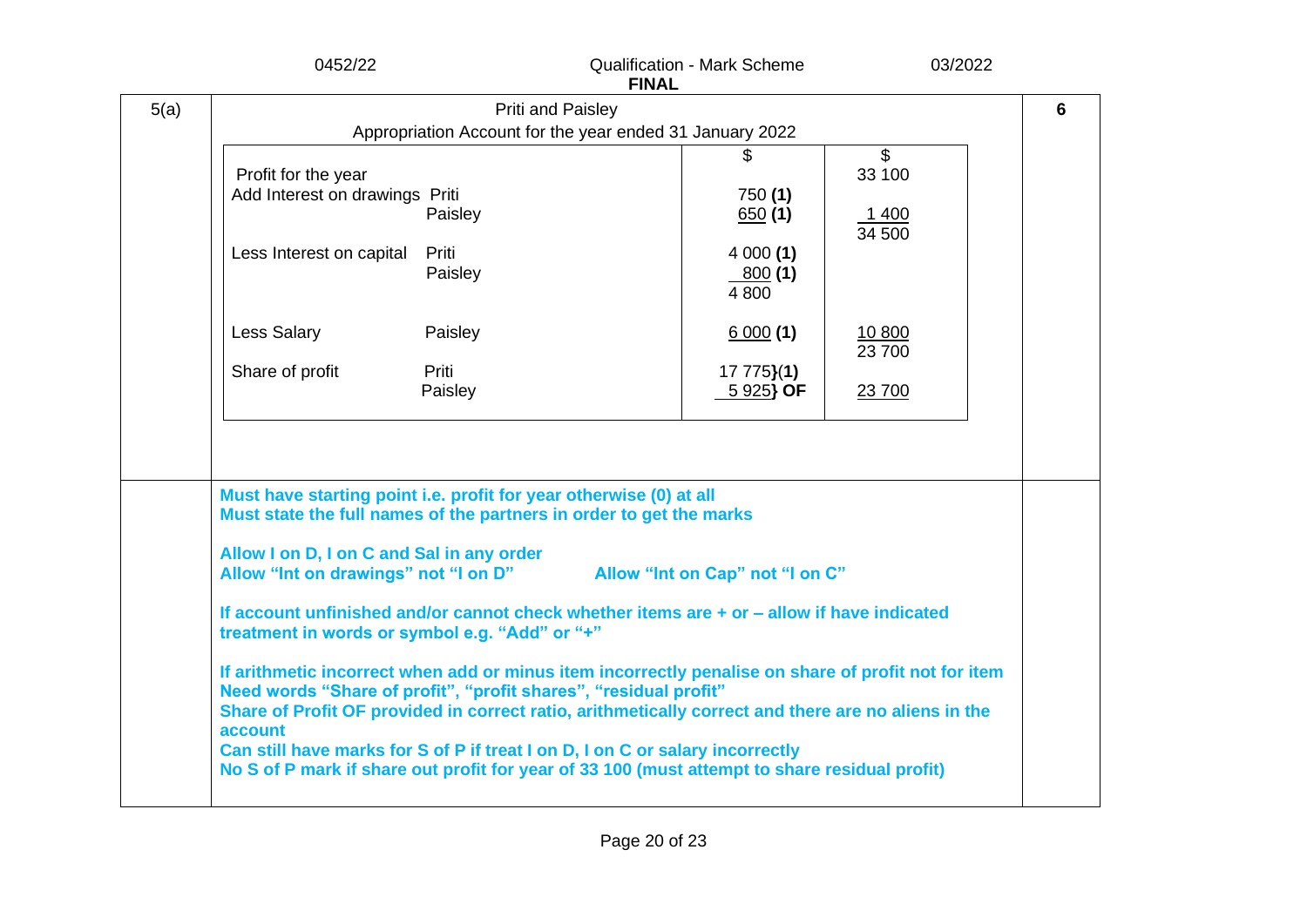|      |                            | 0452/22                                                                                                                                                                                                                                                                                                                                                                                                                                                                                                                                                                                                                                                                                                                                                                                                                                                                                    |               | <b>FINAL</b>  | <b>Qualification - Mark Scheme</b>  |          | 03/2022        |                 |
|------|----------------------------|--------------------------------------------------------------------------------------------------------------------------------------------------------------------------------------------------------------------------------------------------------------------------------------------------------------------------------------------------------------------------------------------------------------------------------------------------------------------------------------------------------------------------------------------------------------------------------------------------------------------------------------------------------------------------------------------------------------------------------------------------------------------------------------------------------------------------------------------------------------------------------------------|---------------|---------------|-------------------------------------|----------|----------------|-----------------|
| 5(b) | Paisley<br>Current account |                                                                                                                                                                                                                                                                                                                                                                                                                                                                                                                                                                                                                                                                                                                                                                                                                                                                                            |               |               |                                     |          |                | $6\phantom{1}6$ |
|      | Date<br>2022               | <b>Details</b>                                                                                                                                                                                                                                                                                                                                                                                                                                                                                                                                                                                                                                                                                                                                                                                                                                                                             | \$            | Date<br>2021  | <b>Details</b>                      |          | \$             |                 |
|      | <b>Jan 31</b>              | Drawings<br>(1)<br>Interest on drawings(1)OF                                                                                                                                                                                                                                                                                                                                                                                                                                                                                                                                                                                                                                                                                                                                                                                                                                               | 13 000<br>650 | Feb 1<br>2022 | Balance b/d                         |          | 2 3 5 0        |                 |
|      |                            | Balance c/d                                                                                                                                                                                                                                                                                                                                                                                                                                                                                                                                                                                                                                                                                                                                                                                                                                                                                | 1425          | <b>Jan 31</b> | Interest on capital (1)OF<br>Salary | (1)      | 800<br>6 0 0 0 |                 |
|      |                            |                                                                                                                                                                                                                                                                                                                                                                                                                                                                                                                                                                                                                                                                                                                                                                                                                                                                                            | 15 075        |               | Profit share                        | $(1)$ OF | 5925<br>15 075 |                 |
|      |                            |                                                                                                                                                                                                                                                                                                                                                                                                                                                                                                                                                                                                                                                                                                                                                                                                                                                                                            |               | 2022<br>Feb 1 | Balance b/d                         | $(1)$ OF | 1 4 2 5        |                 |
|      |                            |                                                                                                                                                                                                                                                                                                                                                                                                                                                                                                                                                                                                                                                                                                                                                                                                                                                                                            |               |               |                                     |          |                |                 |
|      | <b>Ignore dates</b>        | <b>Need details and amount for the mark</b><br>Allow any reasonable abbreviation e.g. Int on Cap but not just I on C<br>Allow just "residue" if that is what was used in (a)<br>Allow "profit" or "profit for year"<br>Allow OF S of P even if not actually divided out in (a) provided it is correct on residual profit in (a)<br>Profit for year and total residual profit are aliens<br>Any items relating to Priti are aliens<br>If opening balance is shown on debit regard this as an alien<br>If is no opening balance cannot get full marks i.e. lose OF mark for closing balance<br>Balance - allow "Balance", "Bal", Blc" with or without "b/d"<br>do not accept "b/d" or "BBD"<br>do not penalise if use "c/d" in lieu of "b/d"<br>can be be brought down on the either side<br>must be what was carried down<br>OF provided no aliens and appears to be arithmetically correct |               |               |                                     |          |                |                 |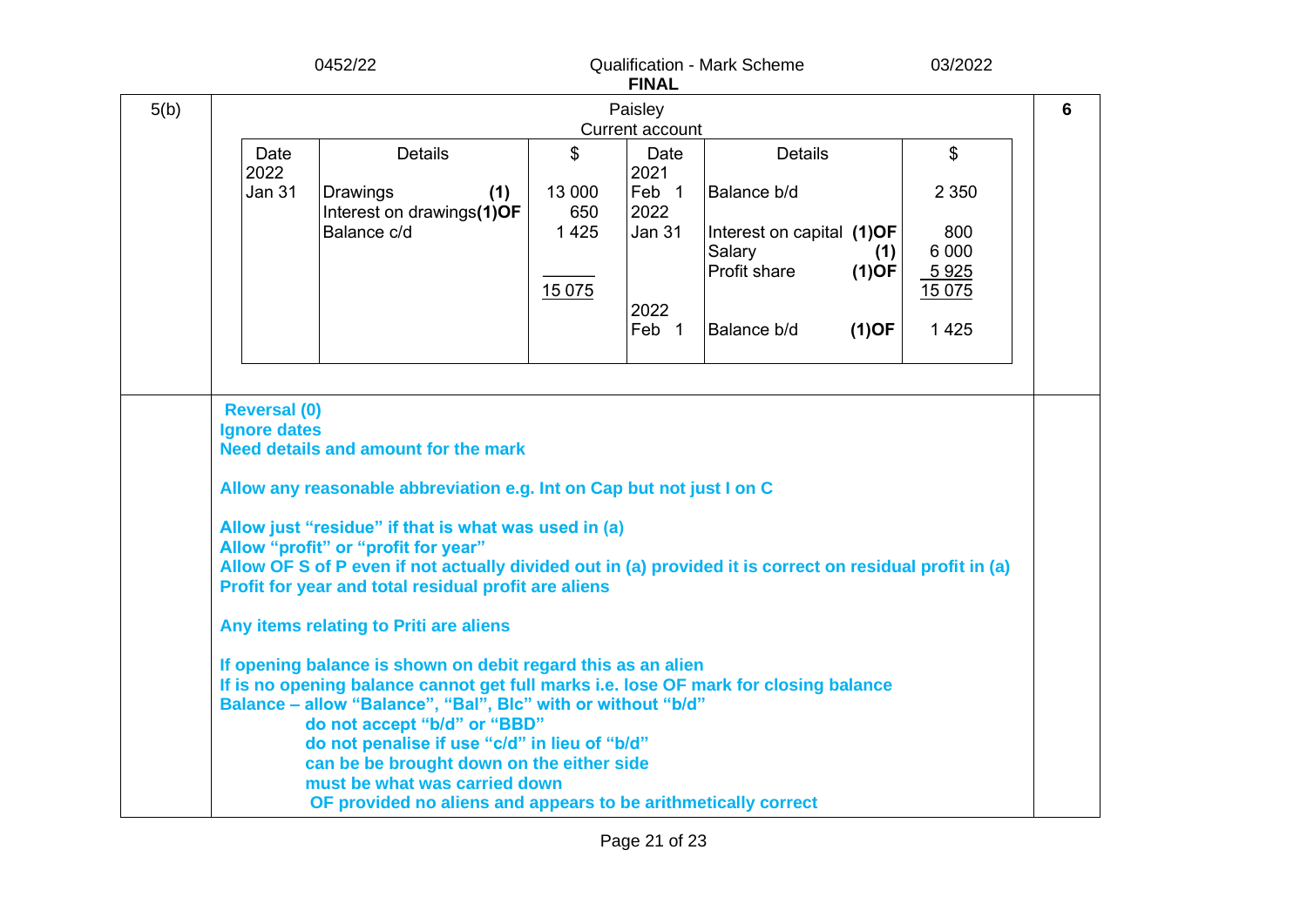|    | 0452/22                                                                                                                                                                                                                                                                                                | <b>Qualification - Mark Scheme</b><br><b>FINAL</b>                                                                                                                                                                                                                                                                                                       | 03/2022 |  |
|----|--------------------------------------------------------------------------------------------------------------------------------------------------------------------------------------------------------------------------------------------------------------------------------------------------------|----------------------------------------------------------------------------------------------------------------------------------------------------------------------------------------------------------------------------------------------------------------------------------------------------------------------------------------------------------|---------|--|
| 5c | Is entitled to only one quarter of the residual profit (1)<br>His <i>total profit share</i> is significantly less than Priti's (1)<br>May be able to earn more as a manager elsewhere (1)<br>His total profit share is lower than his drawings for the year (1)<br>Accept other valid points<br>Max(3) | May feel he is not getting adequate reward for his extra duties/responsibilities (1)                                                                                                                                                                                                                                                                     |         |  |
|    |                                                                                                                                                                                                                                                                                                        | Allow – Item 1 - Gets less profit than Priti/his profit share is less that Priti's<br>Item 2 - Total of salary and interest on capital are less than Priti's<br>Item 3 - Is a working partner but still gets lower total profit share than Priti<br>Does more work than Priti (1) BOD<br>Not comments about drawings or about balance on current account |         |  |